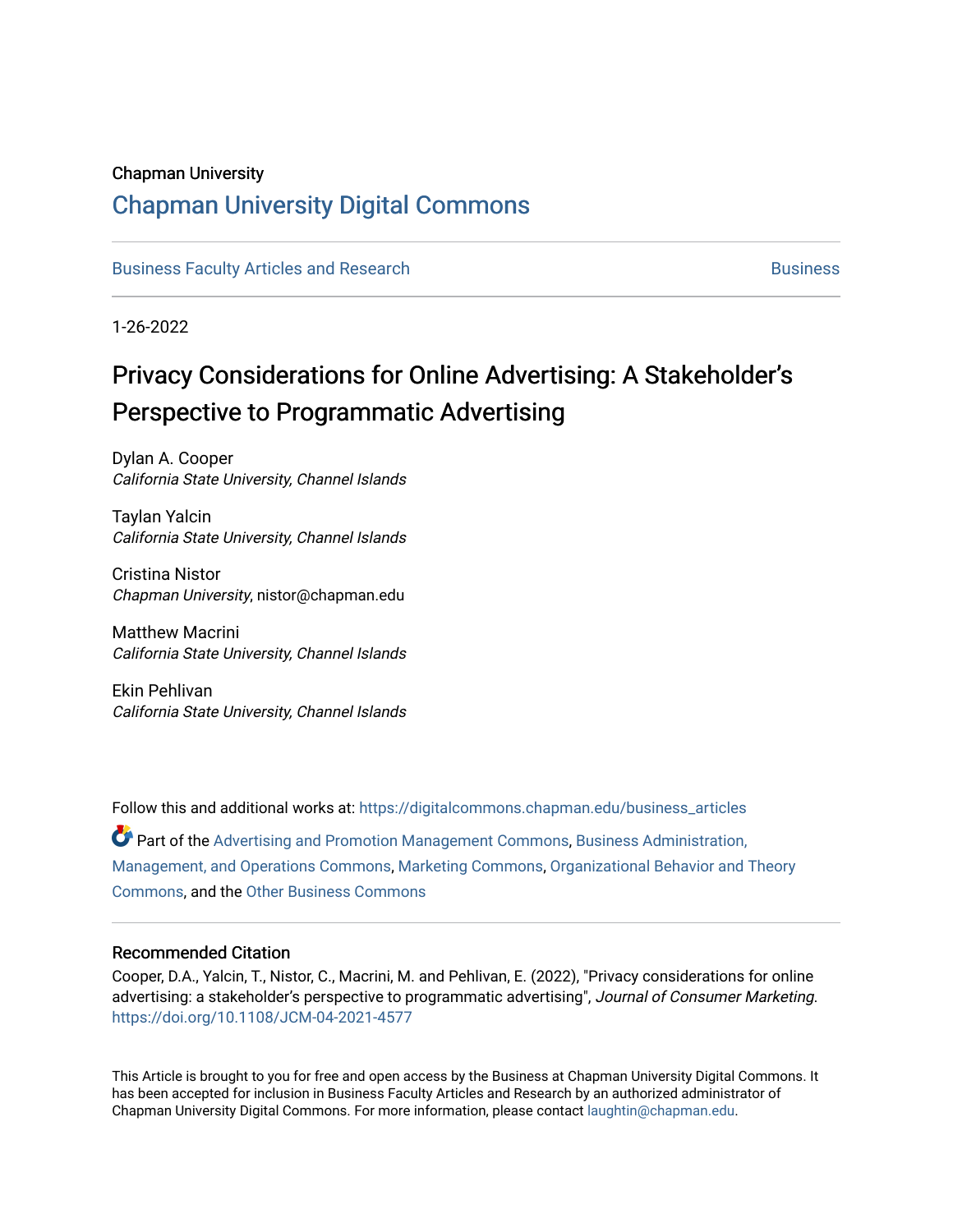## Privacy Considerations for Online Advertising: A Stakeholder's Perspective to Programmatic Advertising

### **Comments**

This is a pre-copy-editing, author-produced PDF of an article accepted for publication in Journal of Consumer Marketing in 2022 following peer review. The definitive publisher-authenticated version is available online at<https://doi.org/10.1108/JCM-04-2021-4577>.

Copyright Emerald Publishing Limited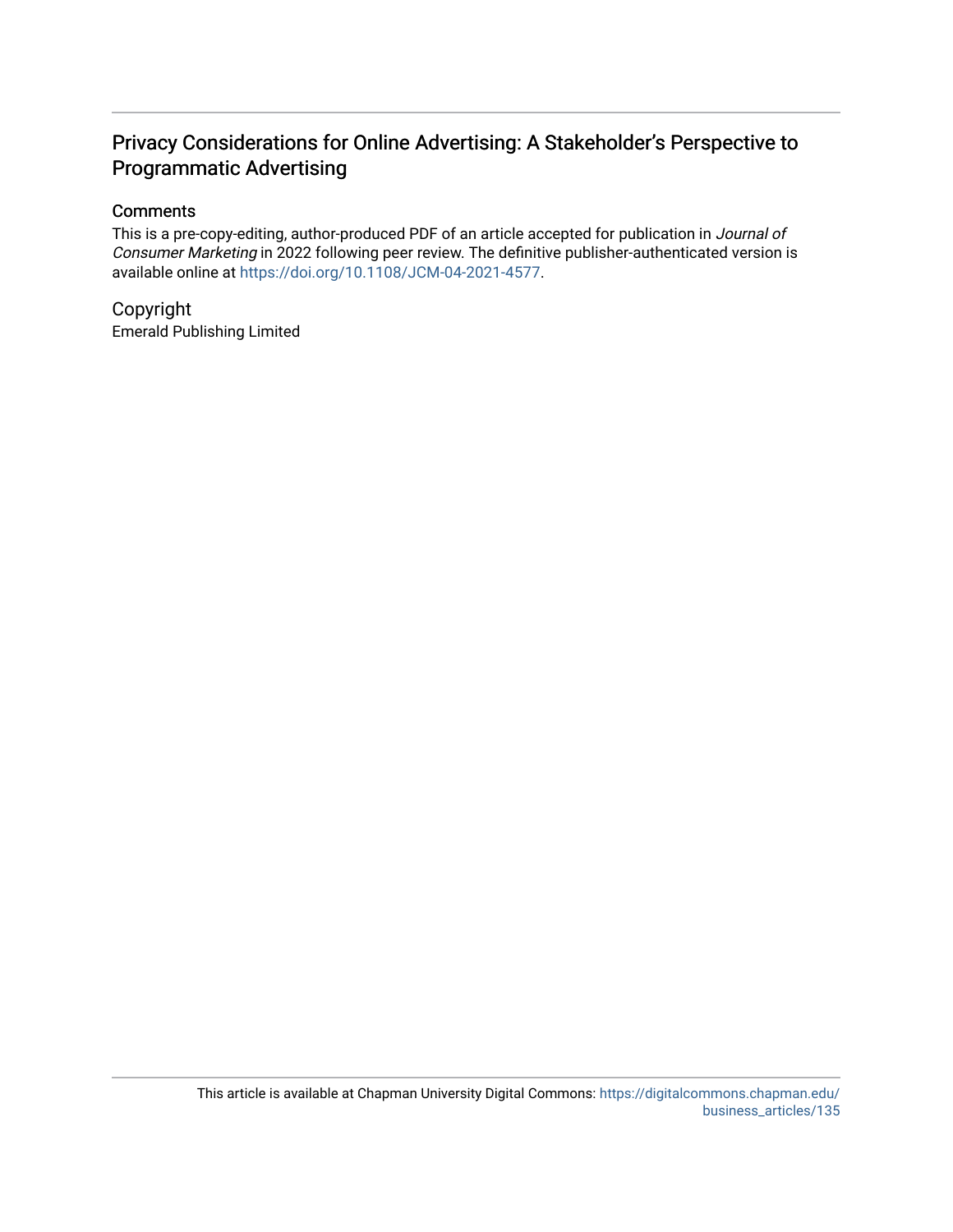# **Privacy considerations for online advertising: A stakeholder's perspective to programmatic advertising**

Cooper, Dylan; Yalcin, Taylan; Nistor, Cristina; Macrini, Matthew; Pehlivan, Ekin\*

*Forthcoming in Journal of Consumer Marketing (DOI 10.1108/JCM-04-2021-4577)*

## **Purpose**

Privacy considerations have become a topic with increasing interest from academics, industry leaders, and regulators. In response to consumers' privacy concerns, Google announced in 2020 that Chrome would stop supporting third-party cookies in the near future. At the same time, advertising technology companies are developing alternative solutions for online targeting and consumer privacy controls. In this paper, we explore privacy considerations related to online tracking and targeting methods used for programmatic advertising (i.e., third-party cookies, Privacy Sandbox, Unified ID 2.0) for a variety of stakeholders: consumers, AdTech platforms, advertisers, and publishers.

## **Design/methodology/approach**

We analyze the topic of internet user privacy concerns, through a multi-pronged approach: industry conversations to collect information, a comprehensive review of trade publications, and extensive empirical analysis. We use two methods to collect data on consumer preferences for privacy controls: a survey of a representative sample of US consumers and field data from conversations on web-forums created by tech professionals.

## **Findings**

Our results suggest that there are four main segments in the US internet user population. The first segment, consisting of 26% of internet users, is driven by a strong preference for relevant ads and includes consumers who accept the premises of both Privacy Sandbox and UID 2.0. The second segment (26%) includes consumers who are ambivalent about both sets of premises. The third segment (34%) is driven by a need for relevant ads and a strong desire to prevent advertisers from aggressively collecting data, with consumers who accept the premises of Privacy Sandbox but reject the premises of UID 2.0. The fourth segment (15% of consumers) rejected both sets of premises about privacy control. Text analysis results suggest that the conversation around UID 2.0 is still nascent. Google Sandbox associations seem nominally positive, with sarcasm being an important factor in the sentiment analysis results.

## **Originality**

The value of this paper lies in its multi-method examination of online privacy concerns in light of the recent regulatory legislation (i.e., GDPR and CCPA) and changes for third-party cookies in browsers such as Firefox, Safari, and Chrome. Two alternatives proposed to replace third-party cookies (Privacy

<sup>\*</sup> Dylan Cooper is Associate Professor of Management at CSU Channel Islands. Taylan Yalcin is Assistant Professor of Marketing at CSU Channel Islands. Matthew Macrini is a graduate student at CSU Channel Islands. Cristina Nistor is Clinical Assistant Professor of Marketing at Chapman University. Ekin Pehlivan (corresponding author [ekin.pehlivan@csuci.edu\)](mailto:ekin.pehlivan@csuci.edu) is Associate Professor of Marketing at CSU Channel Islands. We thank the review team of Journal of Consumer Marketing for helpful feedback. All errors are our own.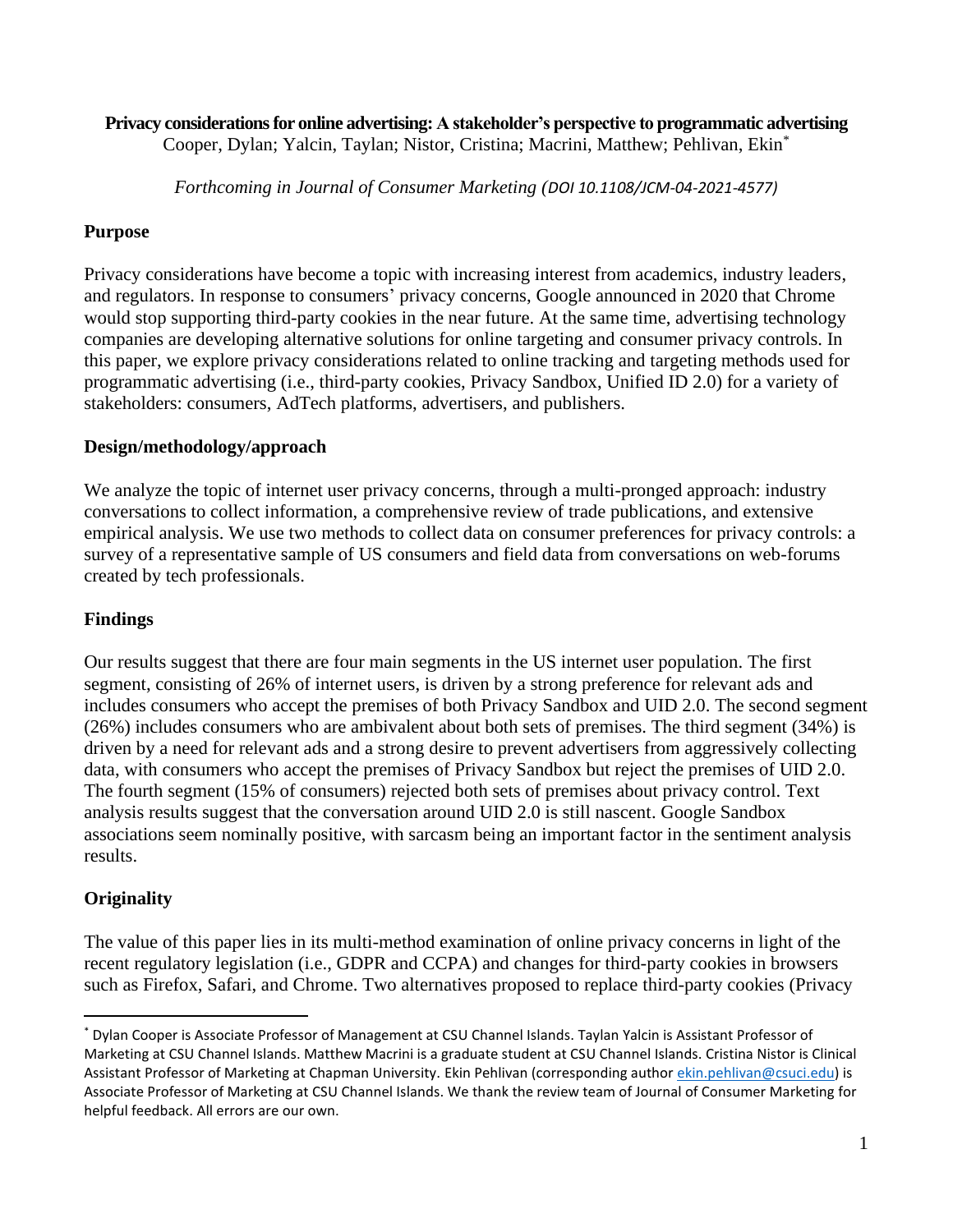Sandbox and Unified ID 2.0) are in the proposal and prototype stage. The elimination of third-party cookies will affect stakeholders, including different types of players in the AdTech industry and internet users. We analyze how two alternative proposals for privacy control align with the interests of several stakeholders.

**Keywords:** privacy, online tracking, third-party cookies, Unified ID 2.0, Privacy Sandbox, programmatic advertising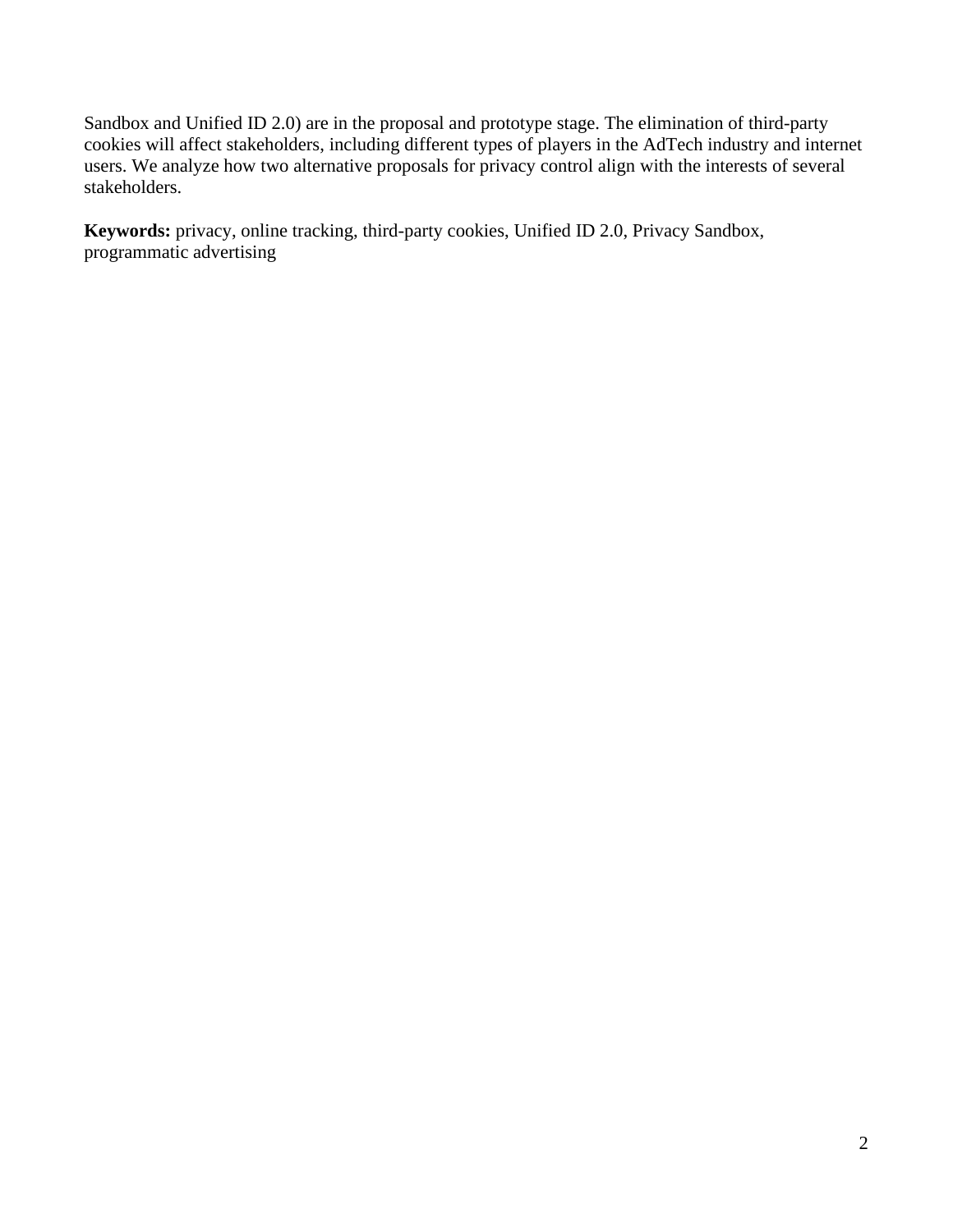#### **Introduction**

Privacy concerns have an impact on consumer's spending habits (Maseeh *et al.* 2021; Spake *et al.*, 2011) as well as their willingness to share information online. Thus, privacy considerations are an important topic for marketers and academic researchers, who focus on online information privacy (Acquisti *et al.*, 2012; Akhter, 2014; Fehrenbach and Herrando, 2021; Martin *et al.*, 2017). Previous research has emphasized the need to analyze the separate stakeholder interests and reactions to privacy concerns (Appel *et al.*, 2020; Martin and Murphy, 2017; Mascarenhas *et al.*, 2003; Sheehan and Hoy, 1999). As tracking methods for programmatic advertising become more varied, privacy considerations affect each consumer's everyday decisions as a consumer logs onto a website or uses a search engine (Brough and Martin, 2021; Graeff and Harmon, 2002; Hong *et al.*, 2021; Phelps *et al.*, 2000).

In January 2020, Google announced that their Chrome internet browser would no longer support third-party cookies, which are unique identifiers placed on browsers by advertising technology companies (Graham, 2021) in 2022. Following industry and regulator discussions on privacy concerns, this deadline was later extended to 2023<sup>[i</sup>]. Regulation on privacy controls has an impact on the effectiveness of targeted advertising campaigns, as documented by Goldfarb and Tucker (2011). Cookies are an important part of targeted online ads: 52% of advertising revenue can disappear for a publisher if a customer disables these cookies (Lardinois, 2019). Chrome holds a 66% market share (StatCounter, 2021), which implies that Google's action would fundamentally change the AdTech business both for consumers and advertisers (Graham, 2021) but also for regulators who are balancing the need for consumer privacy control versus the anticompetitive effects that banning cookies may have on Google's ad competitors (Robertson and Brandom, 2021; Shields, 2021). Google's proposed solution is Privacy Sandbox, a set of software tools under development that allow individually targeted advertising while protecting user anonymity. Although welcomed by some, Privacy Sandbox has been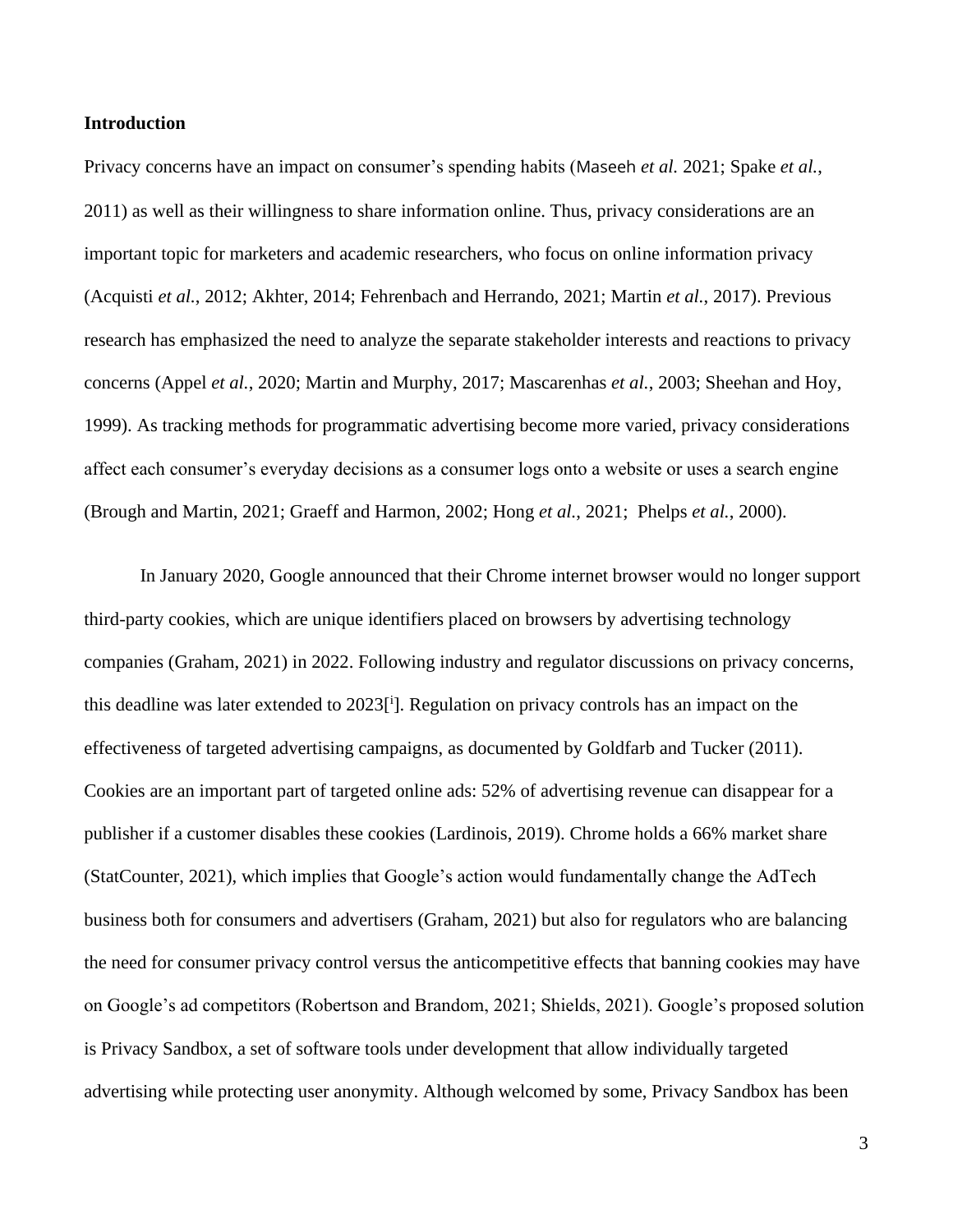criticized as a way to lock advertisers into Google's online advertising ecosystem and to prevent brands from conducting in-house customer analytics and measurement of online advertising effectiveness (Glueck, 2021). Several advertising technology competitors, such as LiveRamp and The Trade Desk, are developing alternative solutions in order to give consumers more options for privacy controls and to maintain independence from Google (Graham, 2021).

Our study explores privacy considerations related to targeting and tracking methods used for programmatic advertising (i.e., third-party cookies, Privacy Sandbox, Unified ID 2.0, etc.) for a variety of stakeholders: the consumers, AdTech platforms, advertisers, and publishers. We explore this topic through a multi-pronged approach: anecdotes from a variety of industry events, a comprehensive review of trade publications on the topic, and empirical analysis of two large datasets about consumer privacy attitudes. We use two separate methods to collect data on consumer's privacy concerns. First, we collect data on consumer attitudes on the current and projected landscape of privacy controls by using a large online survey on a representative sample of the US consumer population. We employ several statistical methods to analyze the consumer attitudes expressed in the survey. Our empirical results suggest that there are currently four main segments in the US internet user population whose widely different privacy preferences should be considered in the development of any new privacy regulation. Second, we collect a dataset of web forum (Reddit) content about privacy concerns. We use text analysis on data from subreddits on the topic, coded by two independent coders and processed using Voyant tools. This multipronged approach allows us to capture the privacy concerns from a variety of stakeholders, as policy makers, publishers, advertisers, and consumers navigate the changing landscape of online privacy controls.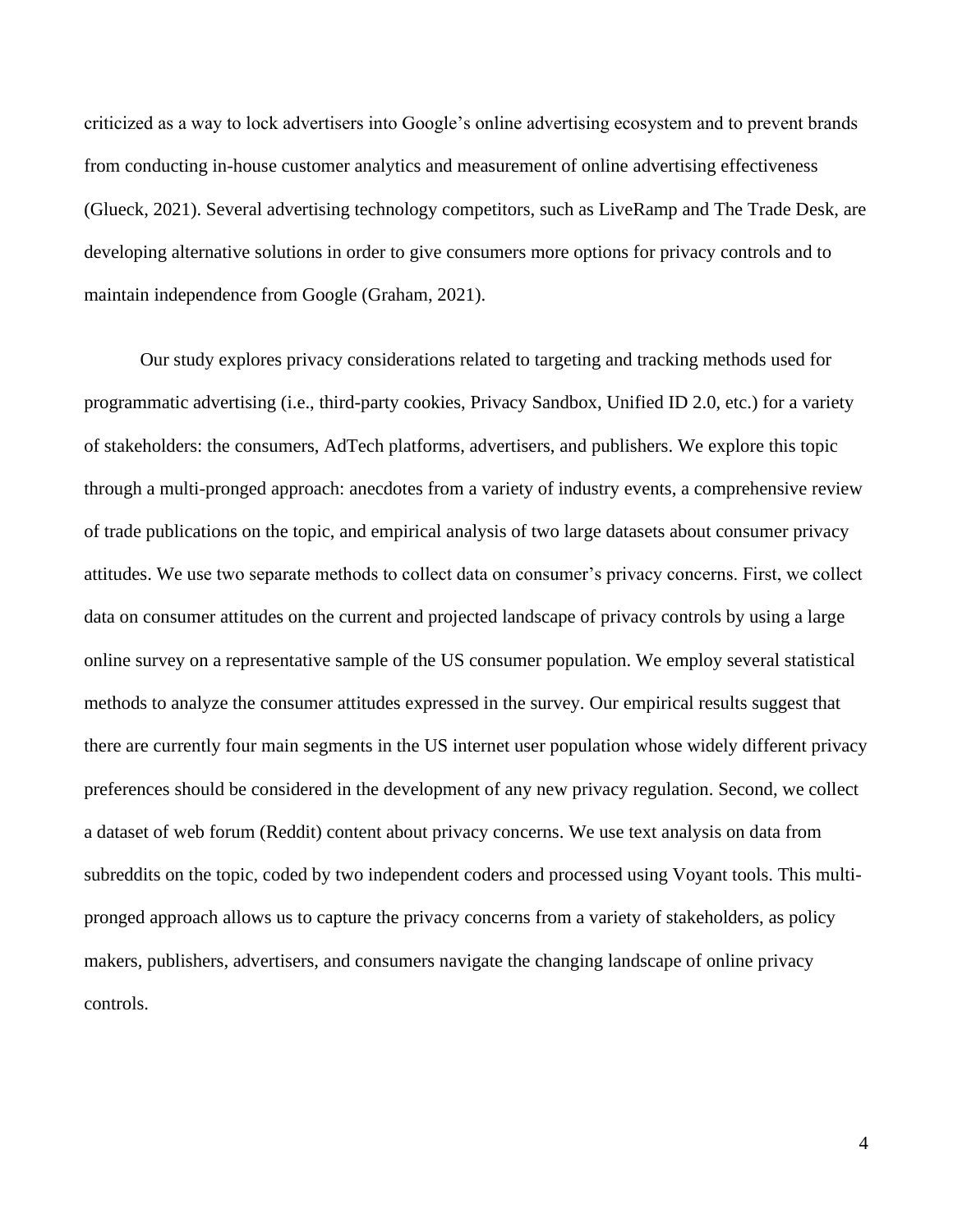Our work is particularly important as the online world has become more prevalent in consumer's lives in the last decade and perhaps even more so during the COVID-19 pandemic. Our contribution is three-fold. First, we use novel datasets to estimate consumers' preferences for privacy options that will be competing in the AdTech marketplace for targeting online consumers. Our study uses a large sample that is representative of the US population, thus answering the call for privacy studies that do not rely on student samples (Bélanger and Crossler, 2011). We identify four different current clusters of consumer privacy preference in the US internet user population. Second, we explore the different points of view of stakeholders in the online privacy ecosystem. We consider how proposed methods of user targeting affect the interests of internet users, advertisers, online publishers, and AdTech companies whose services make up the online advertising ecosystem. We also include anecdotal evidence of the current views of technology professionals, whose attitudes about the proposed changes will determine the success of future targeting campaigns. Third, we develop and validate a new scale for measuring privacy concerns related to current proposals to replace third-party cookies. From a managerial and policy perspective, our paper speaks to the future of the programmatic ad industry and indicates the best prediction available of what consumers want from the other stakeholders in the online market.

#### **Literature review**

Recent research on privacy focuses on consumers' sharing of online information (Acquisti *et al*., 2012; Akhter, 2014; Martin *et al*., 2017). Our paper builds on this stream of literature by considering the ongoing debate about information sharing by consumers, first-party data collected by brands, and thirdparty data collection. As internet privacy controls are changing from an eco-system that is relatively open and based on third-party cookies for consumer tracking across websites, it is even more vital for researchers to analyze how consumers perceive these changes. Unlike previous research that focuses on the consumers' attitudes on the current online privacy ecosystem, we focus on the consumers' choices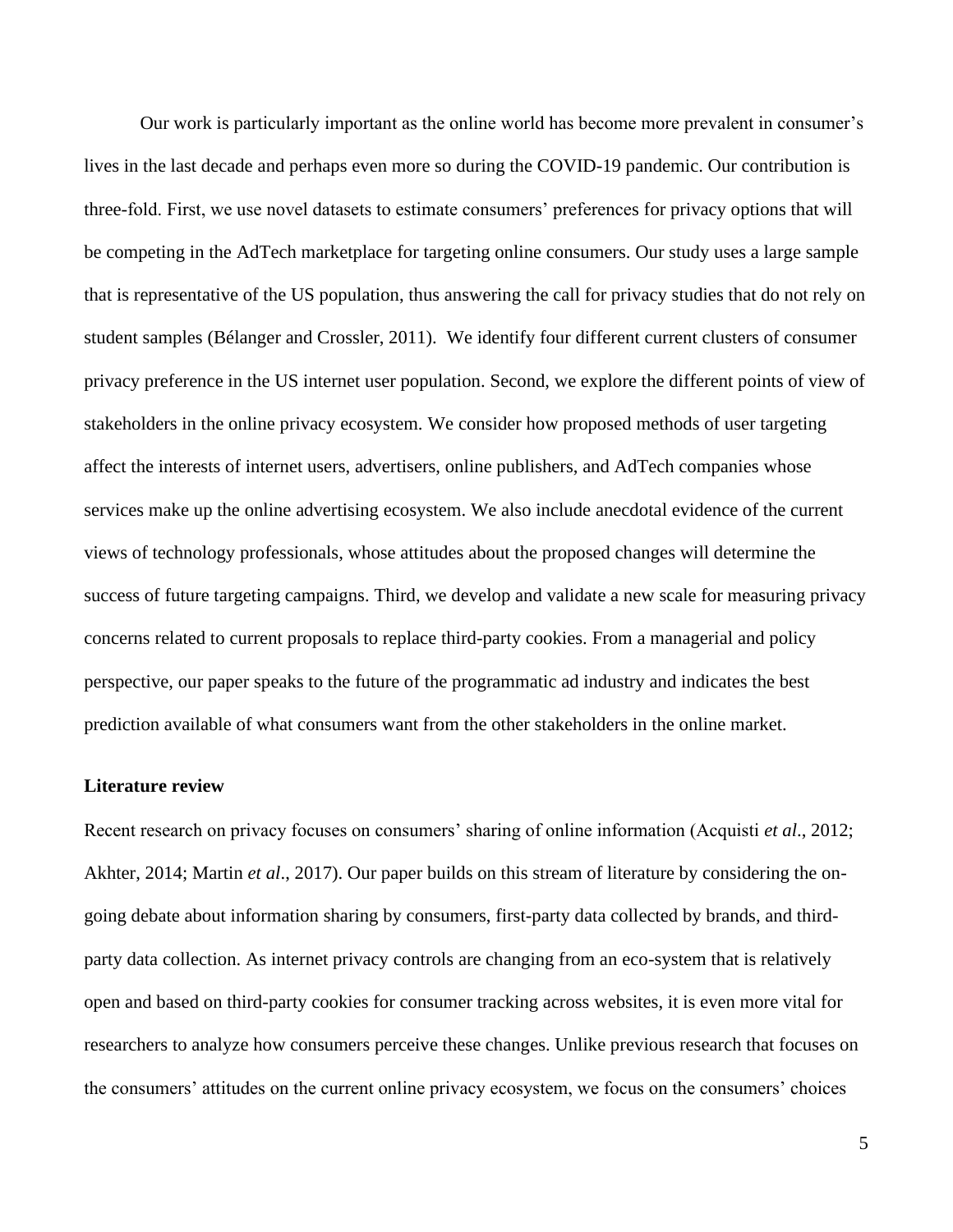going forward: we obtain consumers' attitudes towards potential features of prominent technologies that will be adopted in the near future to replace third-party cookies.

We are particularly interested in the area of privacy controls that intersects with programmatic ads. Programmatic advertising has been increasing as a share of total online advertising, an increase that has coincided with cheaper and more effective methods of online tracking and targeting of consumers. The increase in programmatic advertising has also coincided with the expansion of online privacy concerns, as firms are collecting more and more information about consumer habits even though consumers are increasingly worried about such tracking (Brough and Martin, 2021; Graeff and Harmon 2002; Phelps *et al*., 2000).

Our paper also speaks to a related and important stream of research by adding to our understanding of the various shareholders in the online privacy arena. Following calls to add to research on different stakeholder views for online privacy concerns (Liyanaarachchi, 2020; Lwin *et al*., 2007; Martin and Murphy, 2017; Mascarenhas *et al*., 2003; Sheehan and Hoy, 1999), we use anecdotal evidence to suggest the separate interests for this particular industry.

Recent research has analyzed the determinants of consumers' increased privacy concerns and proposed a psychological framework to identify dimensions of privacy concerns for consumers (Stuart *et al*., 2019) and emphasized that privacy is a multi-dimensional concept that must be addressed as such across all the stakeholders (Bélanger and Crossler, 2011). In particular, Bélanger and Crossler (2011) point out that most of the privacy studies that involve customers are highly dependent on data from student populations and thus likely are not capturing the distribution of the entire US population. Moreover, Wirtz *et al.* (2007) has focused on analyzing the causes and consequences of customers' concerns about online privacy using an experimental survey approach. Our study uses a large sample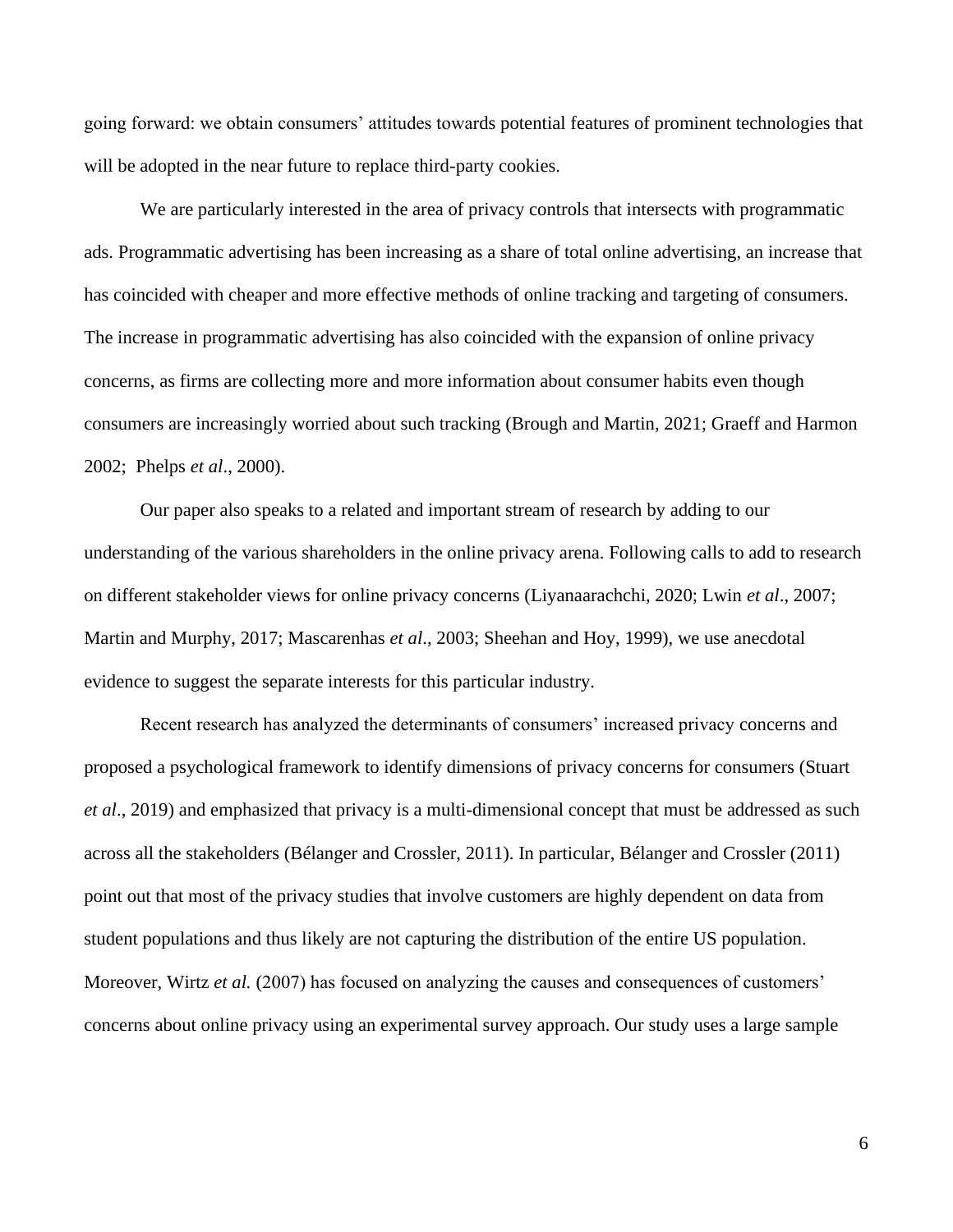that is representative of the US population, thus answering the call for more diverse and thus multifaceted research on privacy concerns.

Our work also enhances the recent findings related to the privacy paradox (Li *et al.*, 2017). The privacy paradox refers to the discrepancy between consumers' stated preferences for privacy and their online behaviors. It has been thoroughly documented that consumers prefer to disclose less information than they actually do (Awad and Krishnan, 2006) and, so far, research has focused on behavioral factors that may explain this paradox (Hui *et al.*, 2007; Li *et al.*, 2017; Taddicken, 2014). Our paper explores an alternative explanation: the ecosystem of available privacy choices can greatly influence the consumers' stated preferences as well as their actual online behavior. Thus, in our study of the representative US consumer sample, we present consumers with plausible available options for their privacy choices with the goal of minimizing the paradoxical choice between their true preferences for privacy and what consumers can actually do to accomplish these preferences in the real world. Our study can inform further regulatory and industry positions of the choices consumers would make among the current proposed alternatives.

#### **Industry Context**

#### *Programmatic Advertising*

Programmatic advertising has come to dominate online advertising in the past decade. It has represented 83.9% of total display ad spending in 2019 (Perrin, 2021) and is expected to grow further in the future as automated data processing becomes increasingly sophisticated. Its success depends on data-driven and automated decision making to target a particular audience online, usually at an individual consumer level and in real time. Harry Harcus, managing director at Group M's programmatic agency Xaxis, in an interview for Marketing Week, explained programmatic advertising as, "The use of data and technology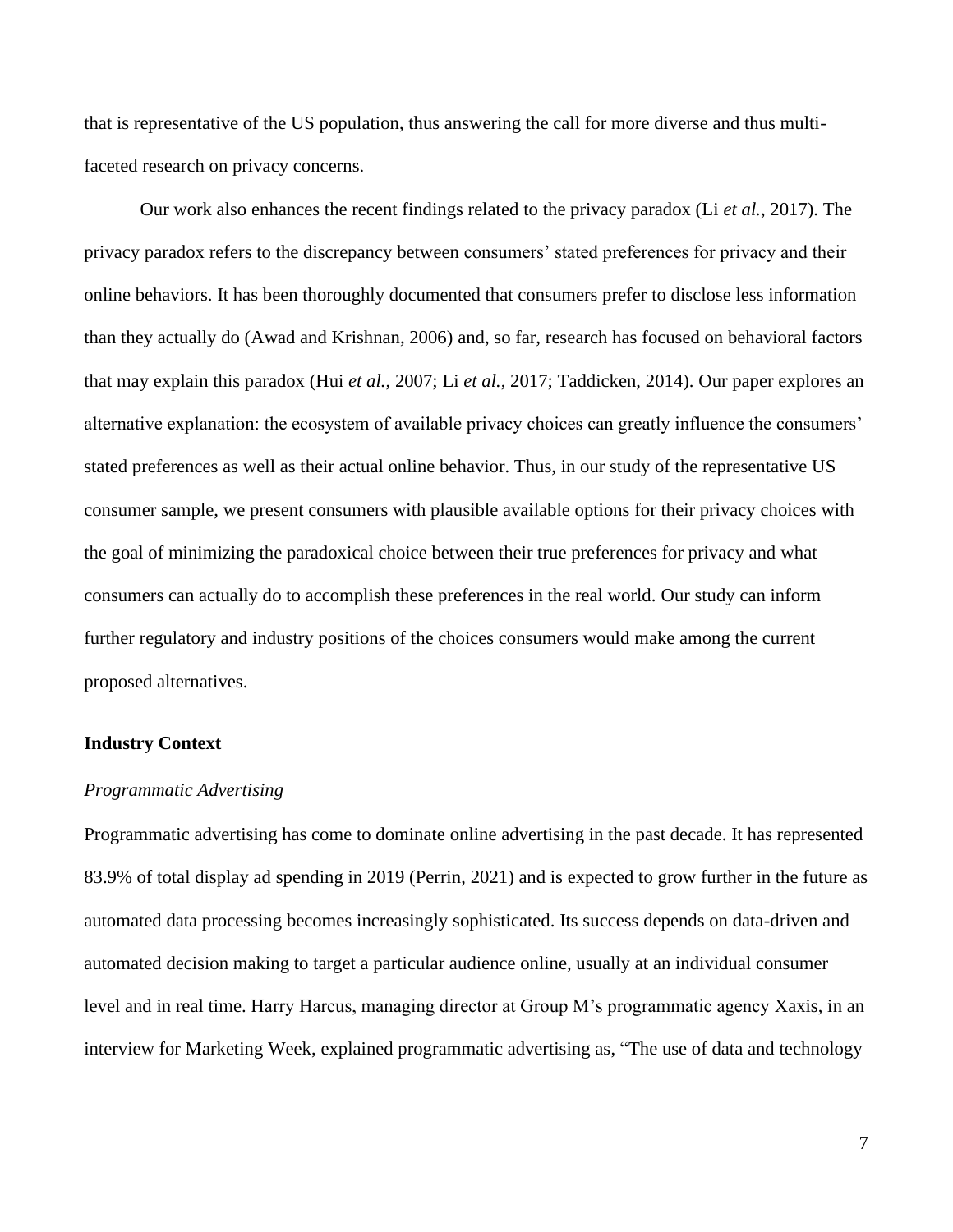enabling marketers to make decisions in real time about the advert they want to deliver to the consumer" (Rogers, 2017).

Programmatic ad campaigns replace traditional ad campaigns that are conducted by managers' decisions on where and when to place the ads online, and instead rely on advanced software to target a particular type of customer according to available data on them. While there are many definitions of programmatic ads and the ecosystem for these types of ads, the main difference between programmatic ads and traditional ads has to do with how automated the technology for the ad placement is.

Programmatic ad campaigns automatically follow certain rules decided ahead of time by the managers or campaign decision makers, as advertising space is created in real time by consumers' actions such as visiting a website. These rules can include the choice of websites where ads will be published, ad space characteristics such as size and location on the website, and the maximum price of the ad space. While these are similar to decision making in traditional advertising, automation allows for making these decisions at an individual impression level, instead of thousands or millions of impressions.

Moreover, data on consumer characteristics and their online behavior, such as previously visited websites, allow targeting consumers at an individual level as well. By tracking the websites that a consumer visited previously, one can understand the interests of the consumer, which allows targeting each consumer accordingly with ads relevant to their interests. Thus, the targeting effectiveness of programmatic advertising critically depends on the amount and quality of consumer data available. Consequently, advertisers and AdTech companies build databases on individual internet users by tracking their online activity.

#### *Stakeholders*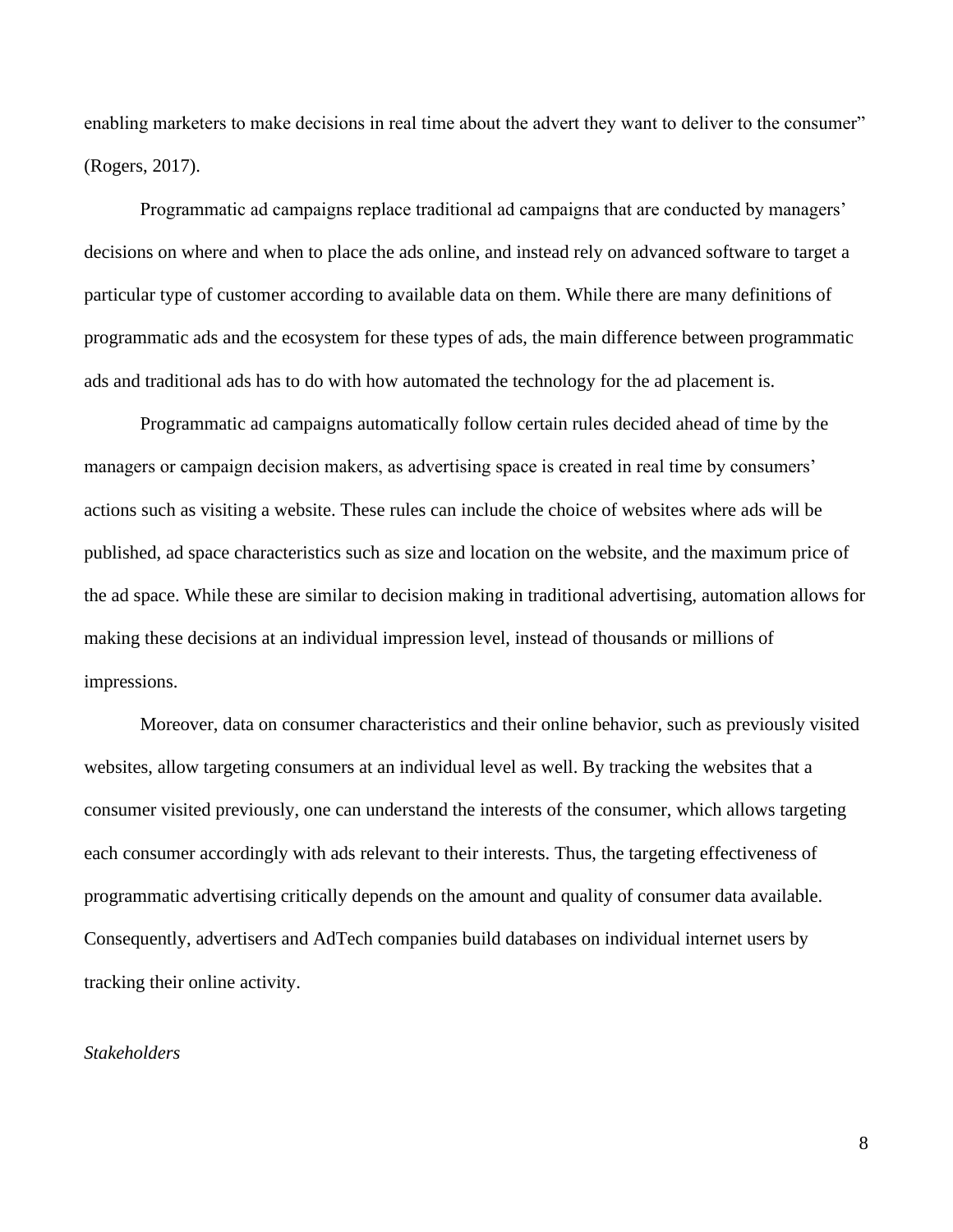The programmatic ecosystem is large and complex. Beyond internet users, there are many stakeholders in changes affecting this ecosystem. It is helpful to keep in mind that the commodity traded in this market is ad space. On the supply side there are publishers of websites who aim to attract consumers with interesting content. On the demand side there are advertisers who would like to buy ad space to reach these consumers. An Ad Exchange typically sits in between, facilitating transactions, that are usually resolved through real-time bidding (Rask, 2021). Some transactions also take place in private marketplaces.

Publishers are served by Supply Side Platforms (SSP) that allow them to automatically list their inventory for sale in an Ad Exchange, in real time as consumers create ad space by clicking to load web pages. Some publishers, especially smaller ones, choose to be a part of an Ad Network, that aggregate inventory to benefit from economies of scale. Advertisers or their agents are served by Demand Side Platforms (DSP) that allow them to bid on ad space as it becomes available on Ad Exchanges. These bids are automatic with pre-determined decision algorithms based on consumer data.

Large amounts of data are handled by a separate type of player in this industry called Data Management Platform (DMP), which collects, stores and supplies data to either Supply or Demand Side Platforms. DMPs are vital for programmatic ad campaigns as they help managers make automated decisions based on consumer data and adjust campaign parameters accordingly.

Advertisers can choose to hire DSPs that are integrated with a DMP, work with a trade desk to coordinate their buys or even take the entire process inhouse. The inhouse option is costly as it requires sophisticated data analysis and resources dedicated to just this type of ad buys. If done correctly, successful companies with inhouse campaign can have a greater understanding of the customer response, a quicker adaptation of the campaign and ultimately more control. For most companies,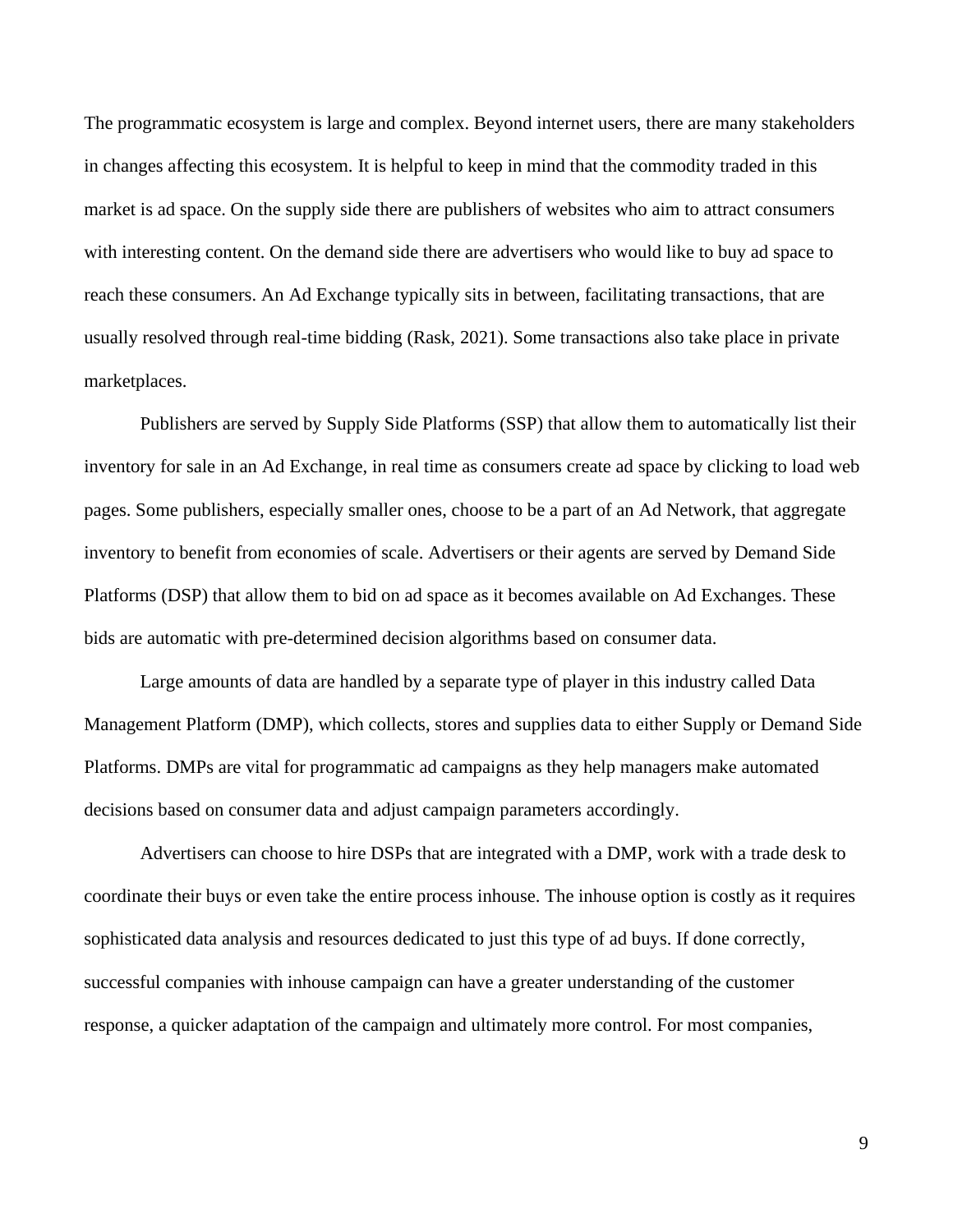inhouse campaigns are prohibitively expensive. Thus, they rely on trade desks or DSPs to run programmatic ad campaigns.

Our description of this industry is quite simplified, but still very complex. The main benefit of this complexity is, for advertisers, targeting consumers at an individual level, and for consumers, seeing more relevant ads based on their interests. This more efficient and effective targeting also creates an economic value beyond traditional advertising that is shared by the AdTech industry, which is comprised of the technology companies that facilitate the whole process such as SSPs, DSPs, DMPs, Ad Exchanges, Ad Networks, and several specialized types of firms not mentioned here. In order for this individual targeting to work, consumer data is collected at an individual level by tracking their online behavior.

#### **Tracking technologies**

Third-party cookies are the primary method for tracking and targeting users. With this method expected to become infeasible in 2023, multiple replacement technologies have been proposed. In this section we review how tracking is accomplished with third-party cookies before describing two possible replacements, Unified ID 2.0 and Privacy Sandbox, which are likely to replace the current options due to the industry standing of the companies who have proposed them.

#### *Third-Party Cookies*

Currently the most prominent way of collecting data on consumers, especially for tracking the websites they visit, utilizes third-party cookies. Although there are other ways to track consumers used by AdTech companies, such as "fingerprinting" a device (and hence its user) by collecting information on hardware and software configuration in order to identify it later, the bulk of consumer tracking at present is done through third-party cookies.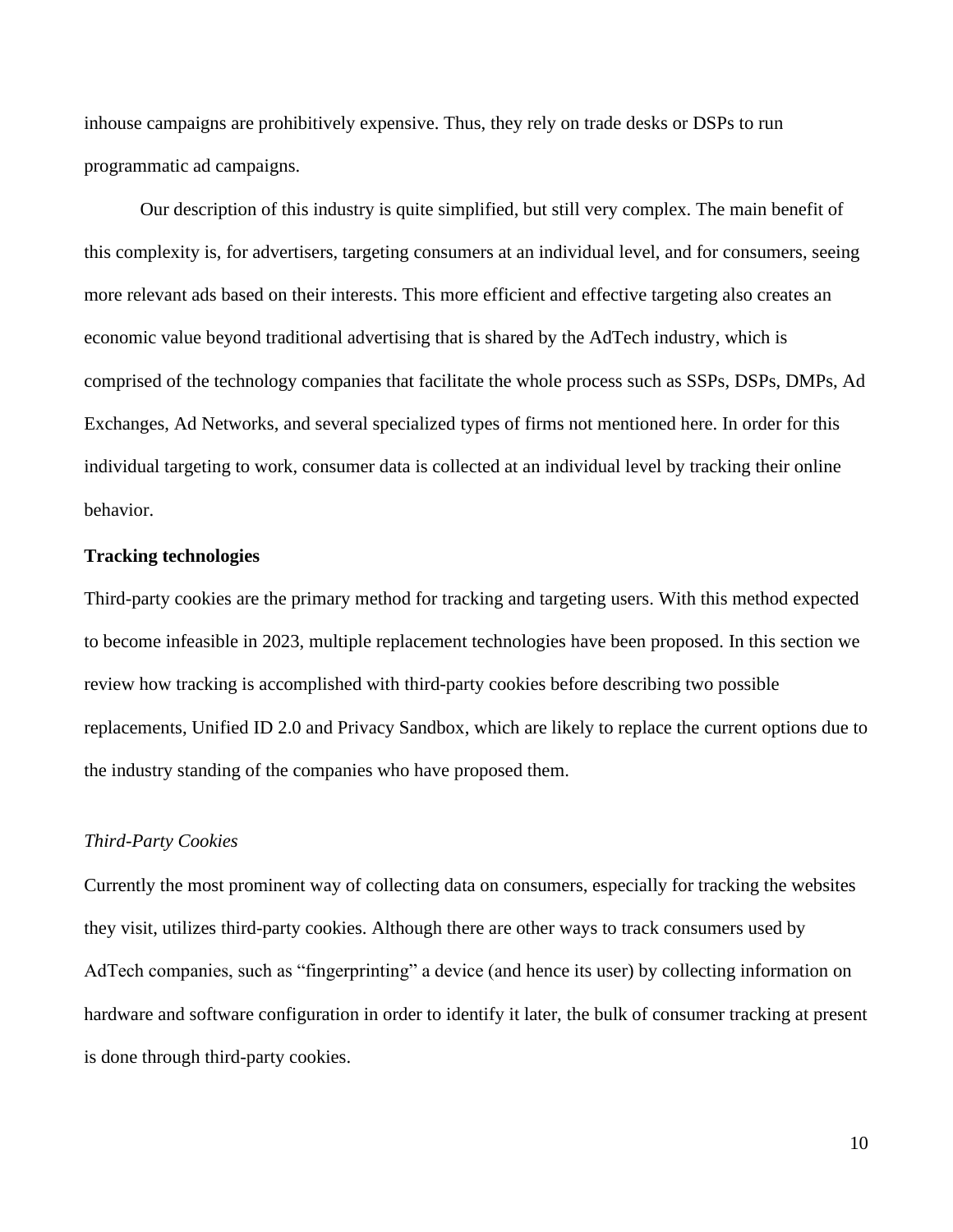It is important to note that cookies were not originally designed for consumer tracking and targeting. A cookie is simply a small piece of data that is stored on the user's computer by the browser. This small piece of data allows a website to remember a user and their previous activity on the website, such as the items they placed in the shopping cart in a previous visit. Normally each website has access to only the cookies they placed on the user's computer—these are called first-party cookies.

Third-party cookies, on the other hand, allow for tracking users across websites through a creative workaround. Not all content a user sees on a specific website is stored in the website's servers. For example, the ads will typically be stored in an ad server. In order to show the ad to the user, the browser needs to make a call to the ad server, which is an external party. This call allows the external party to also place a cookie on the user's computer through the browser. The creative workaround uses this same mechanism: third parties can place a cookie on a user's computer if they get a call from a website, and this allows the third party to know that the user visited the website and when the visit happened. In order to facilitate this call, data collectors make agreements with websites and place a tracking pixel (sometimes called a tracking cookie or tag) on the website.

A tracking pixel is a 1x1 pixel-sized image that is usually transparent, thus invisible to the user. The pixel image is stored in the data collector's server which requires the browser to make a call for it. Subsequently the data collector knows that the user visited the website. If the data collector has pixels over many websites, they can generate a list of websites a user visited previously. According to webcookies.org<sup>[ii</sup>], a scan of close to 2 billion websites shows that the average website has 5 pixels with the maximum number exceeding 500. This means that when a user visits a website, on average, 5 third parties (who are likely to be data collectors) make a note of it. The user is generally unaware this has occurred.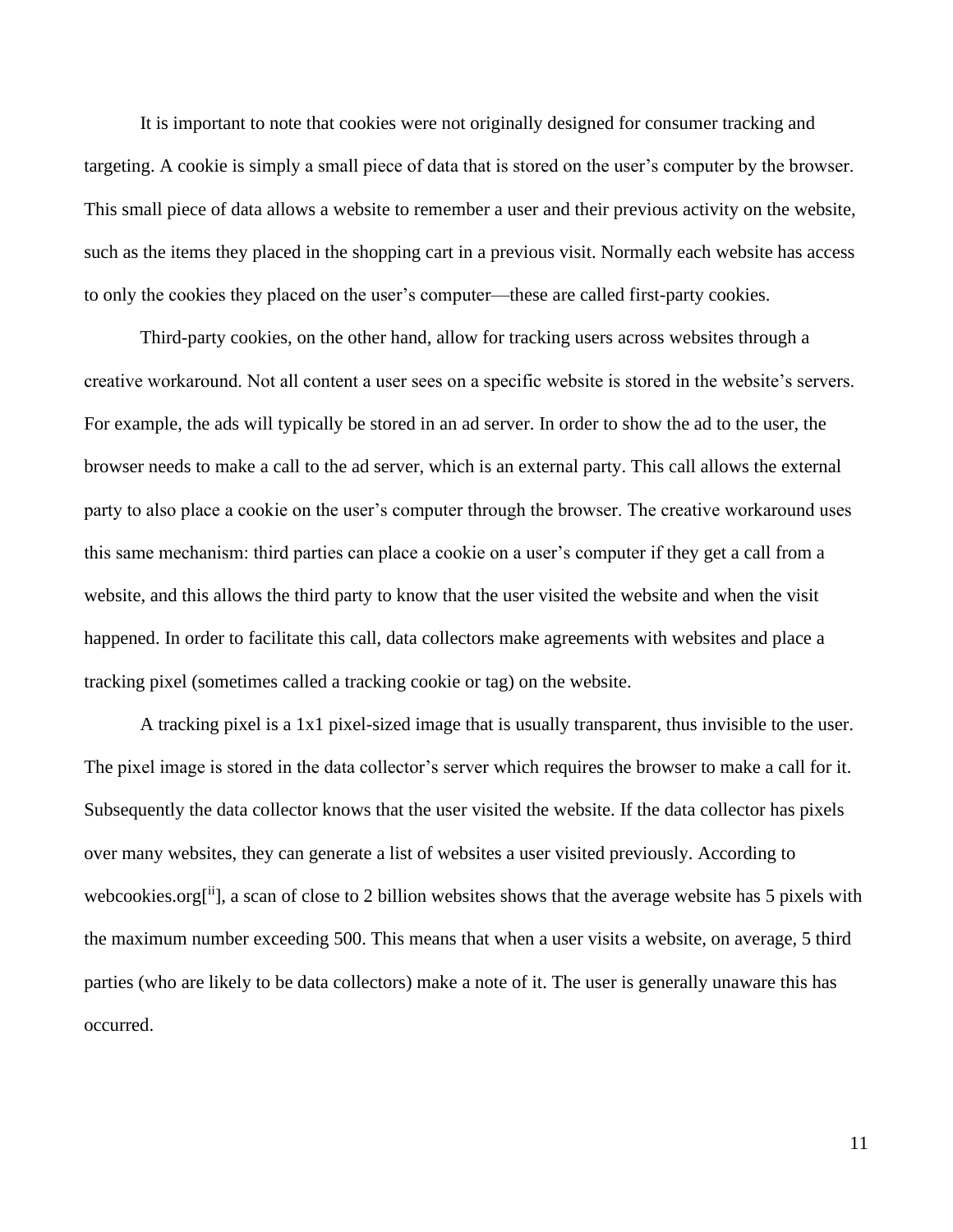The browser plays a crucial intermediary role because it is the software that places the cookies in the user's computer on behalf of third parties. Thus, the browser is a gatekeeper that can block thirdparty cookies and pertinent consumer tracking and targeting that is vital for the programmatic ecosystem. There are several browsers that block third-party cookies, most notably Safari and Firefox. However, Chrome, the most popular browser with 66% market share, does not, at least for now. When Google announced the plans to block third-party cookies in Chrome by 2022 (later extended to 2023) citing privacy reasons, the AdTech industry was faced with the prospect of losing the most common way to track consumers and hence targeting them effectively. Consequently, several AdTech companies, including Google, started laying out plans to address privacy and targeting issues important for many stakeholders in the online advertising ecosystem.

## *Unified ID (UID) 2.0[iii]*

UID 2.0 is The Trade Desk's proposal for replacing third-party cookies in the AdTech ecosystem. (The Trade Desk provides the leading independent Demand Side Platform used by advertisers to purchase impressions on the internet.) The Trade Desk began work on UID 2.0 in 2020 and has several partners, including LiveRamp, The Washington Post, Nielsen, and Criteo<sup>[iv</sup>].

According to Jeff Green, CEO of The Trade Desk, the goal of UID 2.0 is to "protect the *quid pro quo* of the internet, which is seeing relevant ads in exchange for free content, while at the same time protecting privacy."[V] The Trade Desk and their partners believe that user concerns about privacy are driven primarily by a failure of AdTech companies to effectively communicate the *quid pro quo* principle<sup>[vi</sup>]. Dave Pickles, CTO of The Trade Desk, said, "The basic problem is that cookies aren't understandable…consumers are just afraid but they don't really know what is happening…[the solution] has to be a conversation with consumers...driven from the value exchange."[vii] Consequently, the assumptions about user preferences that inform the design of UID 2.0 are (1) users prefer behaviorally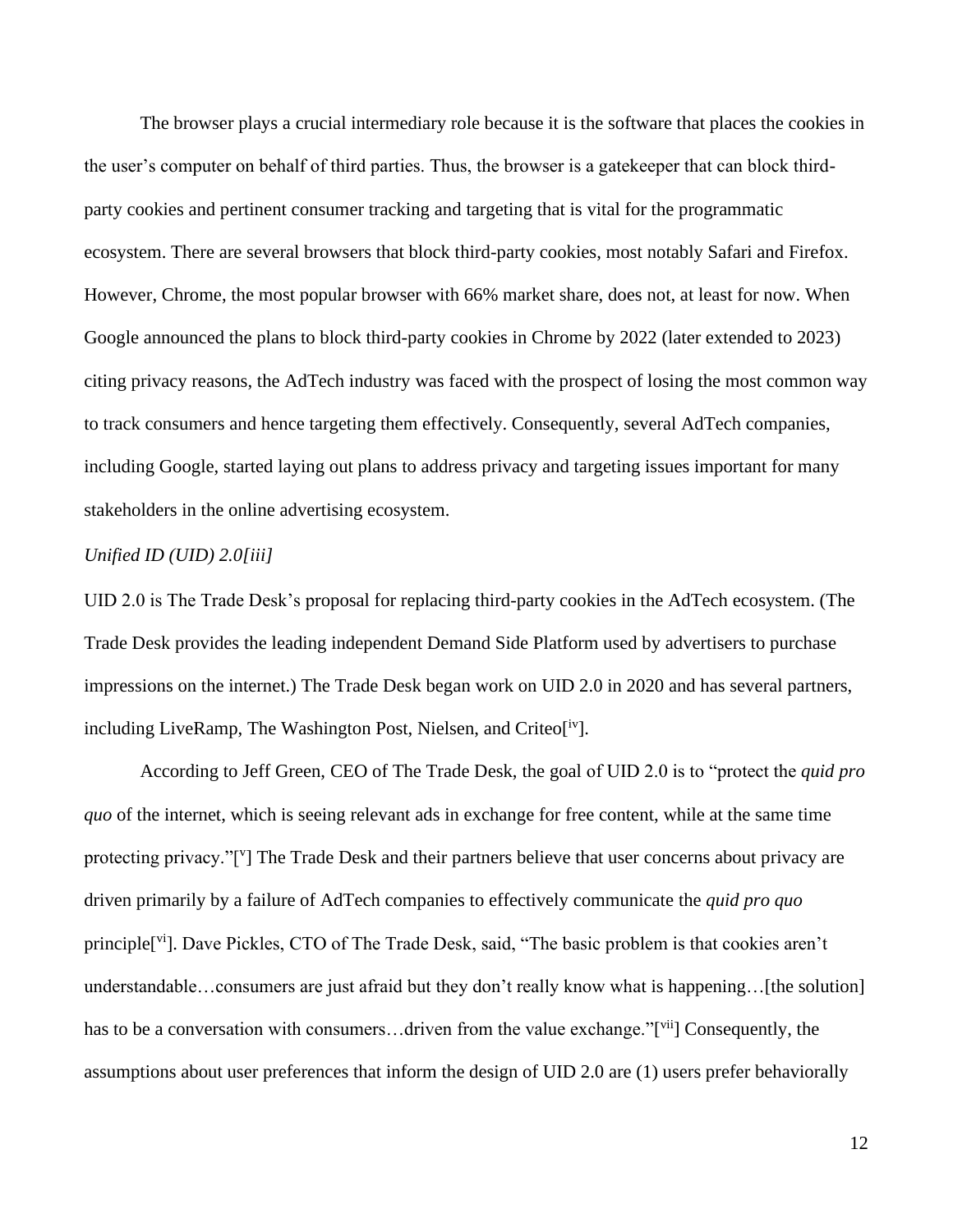targeted online ads and (2) users will accept data collection practices similar to what is currently done when they understand that these practices fund free access to online content (e.g., recipe websites, YouTube videos, social media). The belief that behaviorally targeted online ads are preferred by consumers is deep-rooted in the advertising industry<sup>[viii</sup>], although findings in academic research suggest this is often not the case (for a review, see Boerman *et al.,* 2017). The assumption that the *quid pro quo* of the internet is acceptable to users is also an area of debate. For example, Schumann *et al.* (2014) found that internet users were more convinced to provide personal data when websites justified the request with a *quid quo pro* argument than an argument based on providing relevant ads. Legal scholar Strandberg (2013) argued, however, that the exchange of personal information for free online content occurs in a market so stripped of typical feedback mechanisms that users' acceptance of the exchange should not be interpreted as representing their true preferences. Winegar and Sunstein (2019) come to similar conclusions based on empirical results.

The heart of UID 2.0 is a single identifier of each internet user, created by encrypting their email, which is used to track them across the internet. This identifier can be used by all AdTech companies that interact with the user, e.g., to collect information about them or target them with advertising. UID 2.0 replaces the multitude of identifiers currently constructed and maintained through the use of third-party cookies by individual AdTech companies. As a result, identifying users and sharing data about users between AdTech companies should be more efficient with UID 2.0, leading to higher data quality and increased data sharing. Unlike Google's Privacy Sandbox (discussed below) or third-party cookies, UID 2.0 is intended to be consistent across all internet browsers as well as user device types, e.g., web browsers, mobile phones, and connected TV, which would allow AdTech companies to better track users and streamline their processes across those platforms. If widely adopted, UID 2.0 would allow AdTech companies to continue much as they operate now, but with improved data and, consequently,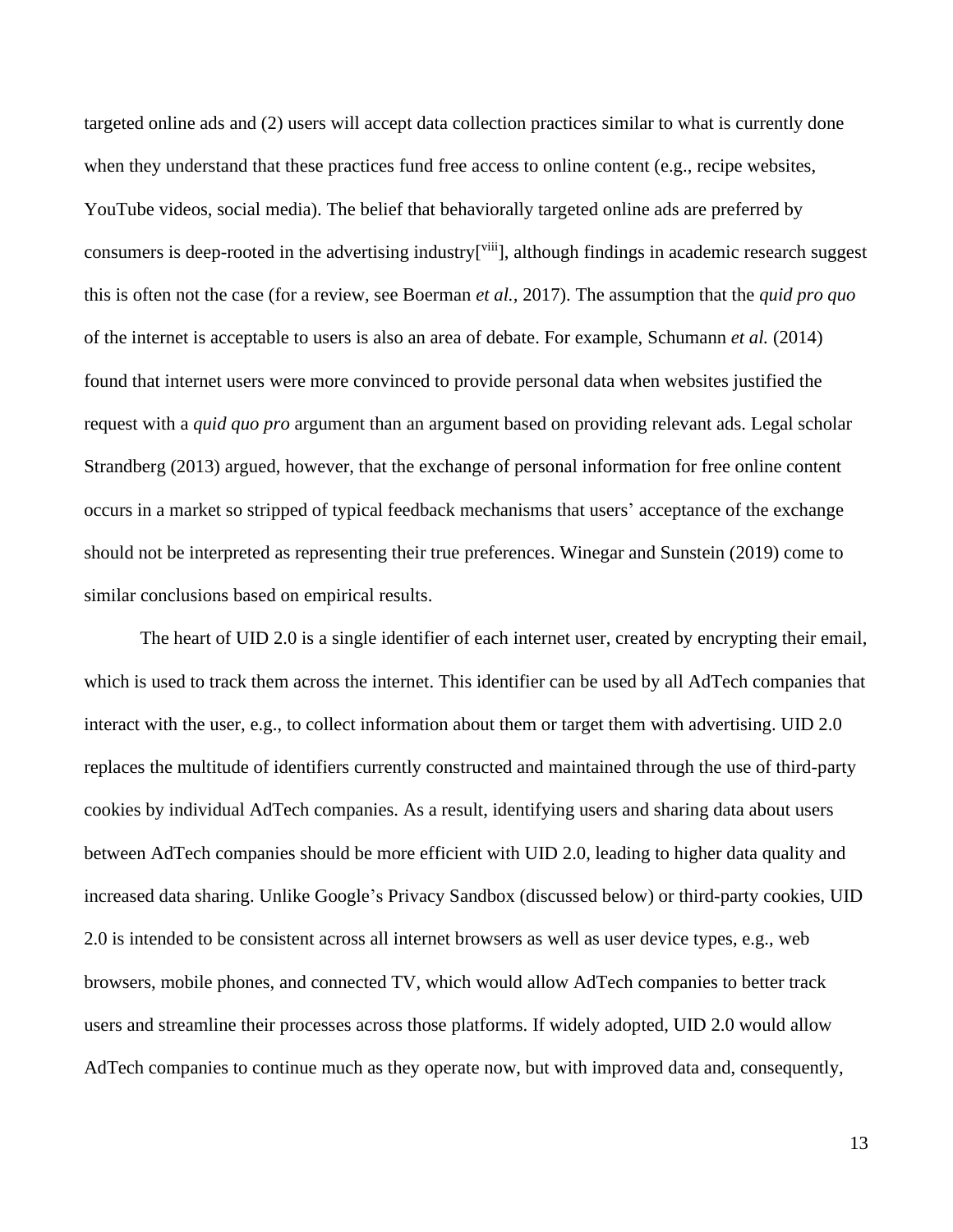better ad targeting, potentially leading to higher revenue. Supporters of UID 2.0 see it as a way for AdTech companies to maintain some independence from Google and Facebook, as well as Apple and Amazon, while fearing that the Privacy Sandbox would increase Google's dominant position $[1^x]$ .

UID 2.0 also includes simplified privacy controls for internet users. Users would be able to set their privacy preferences for a particular web site, similarly to how they now set their cookie preferences. However, unlike cookie settings, those preferences would be automatically applied when they access the same web site with a different browser or device, reducing the burden of maintaining privacy settings. For internet users, the disadvantages of UID 2.0 are similar to the current disadvantages of user tracking through third-party cookies, because consumers will continue to be tracked and data about them will continue to be widely held within the AdTech ecosystem. Internet users will be afforded some protection because of the encryption of their email addresses and terms and conditions about UID 2.0 may be used. However, user identities can often be determined from demographic data; for example, one study estimated that 99.98% of Americans can be correctly identified based on 15 demographic attributes (Rocher *et al*., 2019; WashPostPR, 2020). If UID 2.0 increases data quality and sharing, it may make identifying internet users easier rather than more difficult.

#### *Privacy Sandbox*

Privacy Sandbox is Google's proposal to protect user privacy while supporting advertising on the internet. In particular, it is a proposal for how "the web could work without cross-site tracking," $[$ <sup>x</sup>] including tracking by either third-party cookies or less well-known mechanisms such as fingerprinting. Disabling of tracking internet users is a dramatic change for the AdTech industry because tracking users is currently central in developing user profiles and identifying users for targeting. The original Privacy Sandbox proposal was augmented with extensions proposed by non-Google AdTech companies (e.g.,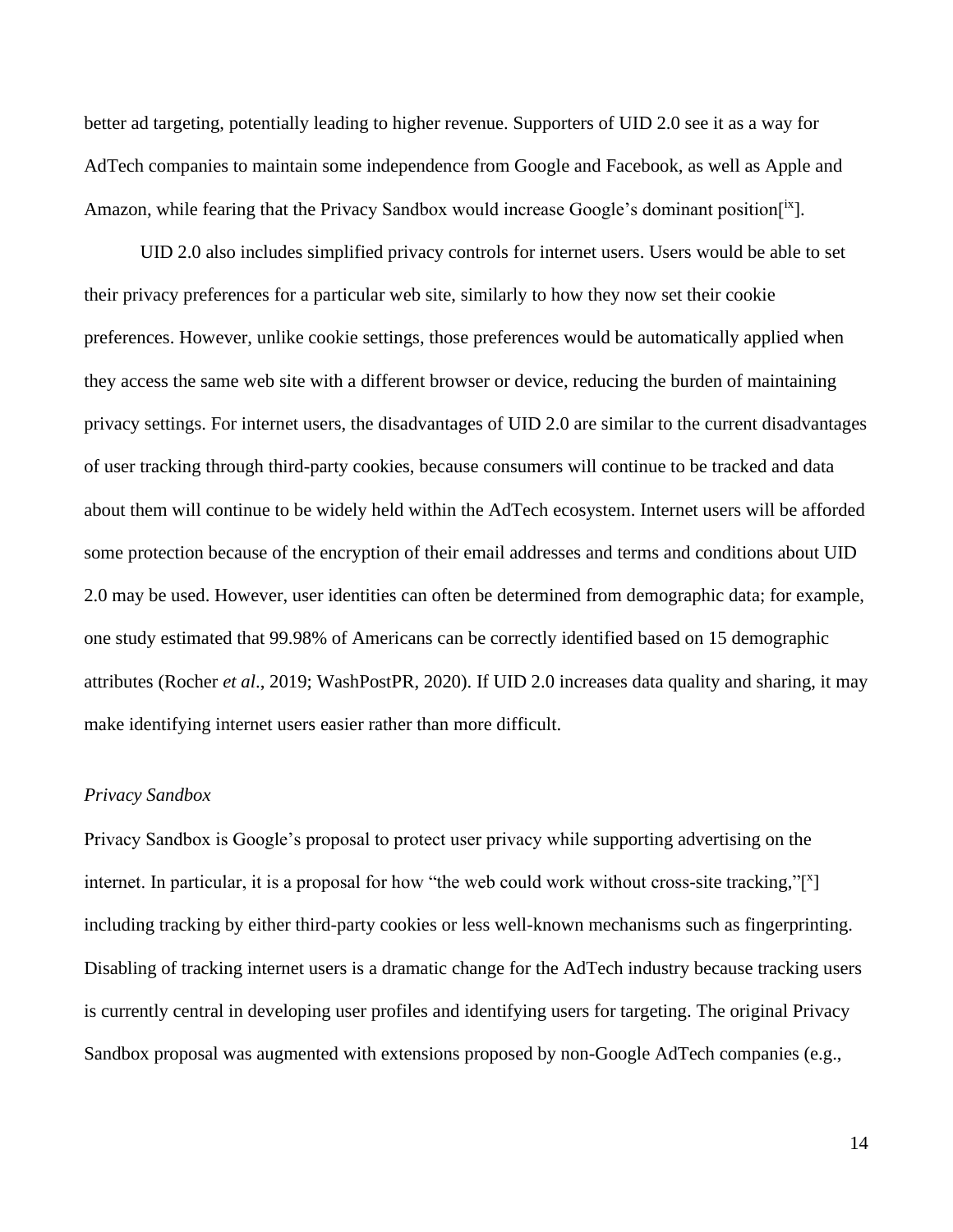Criteo<sup>[xi</sup>]) and in-house Google units (e.g., Google Ads<sup>[xii</sup>]). In the first half of 2021, Google launched a prototype of the core functions of Privacy Sandbox to allow for limited testing by online publishers.

To stop cross-site tracking, Privacy Sandbox will need to prevent internet users from being identified in ways that can be validated in a context external to the website the user is visiting $[x^{iii}]$ . This will not only prevent AdTech companies from profiling users based on their browsing behavior, but also thwart much aggregation and exchange of internet user data, because these tasks require sharing user identifiers between AdTech companies. (This stands in stark contrast to the capabilities enabled by the unified identifier in UID 2.0.) However, Privacy Sandbox will allow limited behavioral targeting of internet users<sup>[xiv</sup>] because Google has estimated that eliminating would reduce advertising revenue of online publishers by over 50% (Ravichandran and Korula, 2019). These core elements of Privacy sandbox—preventing cross-site tracking and allowing limited targeting—are based on two assumptions about internet user preferences. First, users would like to substantially restrict the level of data collection by AdTech companies, especially data that allows them to be identified. Second, users would accept more limited data sharing to support targeted advertising. Research supports the assumption that internet users would like to prevent AdTech companies from tracking them (Alreck and Settle, 2007; McDonald and Cranor, 2010; Turow *et al.*, 2009, 2012). However, to our knowledge, the assumption that users would accept more limited data sharing in the ways that Privacy Sandbox proposes has not been rigorously and directly investigated in academic research.

To implement its goal of preventing cross-site tracking while supporting more limited behavioral targeting<sup>[xv</sup>], Privacy Sandbox proposes to extend Google's internet browser, Chrome, to take on many of the functions currently implemented elsewhere in the AdTech ecosystem[xvi]. This includes functions such as defining consumer interest groups, identifying which interest groups the Chrome user belongs to, running the auction for ads to place on web pages, and selecting the creatives to display. As a result,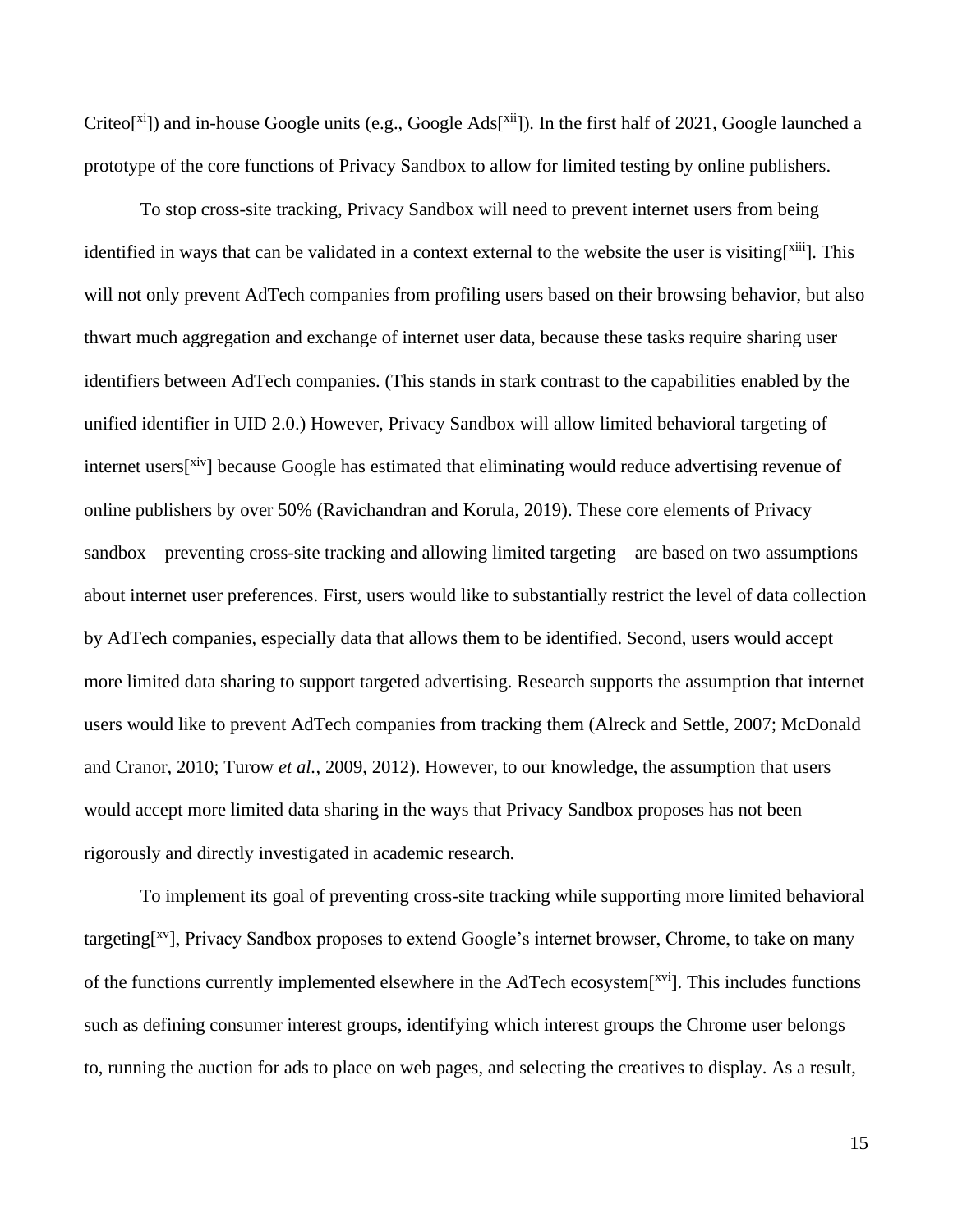Privacy Sandbox puts the internet user's web browser (Chrome) at the center of technical process for online advertising, instead of being a relatively passive receiver of cookies and ads. The major advantage of Privacy Sandbox for internet users is that it greatly restricts the amount of information about the user available to other parties. This could provide significant protection for consumers against malicious actors, governmental surveillance, and the like.

Privacy Sandbox appears to have strong disadvantages for current AdTech companies and advertisers. Many types of such companies, such as Supply Side Platforms (SSPs) and Demand Side Platforms (DSPs), would continue to operate, but the information they would receive would be dictated by the user's browser and the functionality these companies could offer to their customers (e.g., advertisers and publishers) would be restricted by the functions built into Privacy Sandbox. For example, Criteo's proposal to extend Privacy Sandbox<sup>[xvii</sup>], developed after Criteo's stock fell sharply on Google's announcement of discontinuing support for third-party cookies (Graham, 2020), focused on adding basic functionality currently available in the AdTech ecosystem, e.g., support for fraud prevention methods and AB testing. Extensive recoding of other AdTech companies' software to facilitate interaction with Privacy Sandbox would likely be necessary as well. In addition, advertisers, and other companies running online campaigns, would most likely need to design their campaigns around more limited targeting capabilities. Finally, some types of AdTech companies, most notably third-party data providers, could see their role, and economic prospects, sharply diminished (Morrison and Molla, 2020). There is concern that Privacy Sandbox would strengthen Google's already dominant position in online advertising (Kelly, 2021) that has led to an anticompetitive behavior inquiry in the United Kingdom<sup>[xviii</sup>].

The current proposal only applies to Google Chrome, which has about 66% of the non-mobile internet browser market globally<sup>[xix</sup>]. Producers of other browsers such as Mozilla Firefox, Microsoft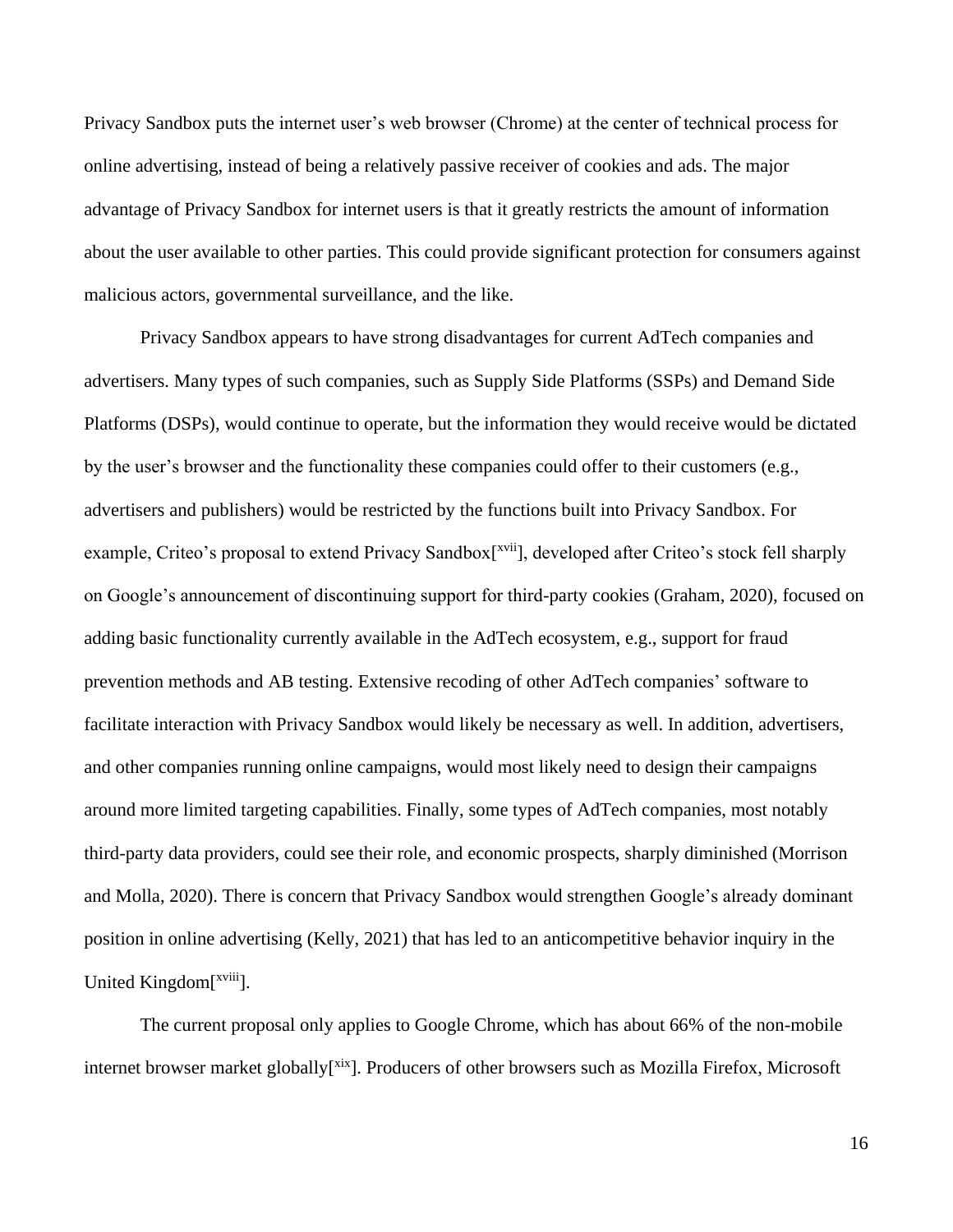Edge, or Apple Safari could choose to extend their own browsers to include similar functionality. If they did so, AdTech companies could operate in a similar manner across browsers. If other browsers do not support Google Privacy Sandbox functionality, AdTech companies would either implement parallel mechanisms for advertising on those browsers or abandon them. Note that, because both Firefox and Safari already block third-party cookies, AdTech companies are already dealing with this issue on those platforms.

In anticipation of these upcoming changes, we investigate the privacy concerns among US internet users first through a representative sample survey, and follow up with a supplementary study analyzing text from conversations on subreddits with various stakeholders represented in each conversation. In the next section we summarize our methods, the measure validation process, data analysis and findings for both studies.

#### **Methodology and analysis**

#### *Study 1: Survey on Representative US Consumer Sample*

We aim to determine US internet users' preferences for privacy in online advertising as related to proposals to replace third-party cookies, by surveying their support of the fundamental assumptions of Privacy Sandbox and UID 2.0. Existing measures of internet user privacy concerns (e.g., Bellman *et al.*, 2004; Buchanan *et al.*, 2007; Smith *et al.*, 1996) do not differentiate between the ways that Privacy Sandbox and UID 2.0 affect privacy, primarily because issues related to online user tracking were not as prominent at the time that these measures were developed as they are now. Accordingly, we developed measures based on public statements made by the primary proposers of Privacy Sandbox and UID 2.0, which we pretested.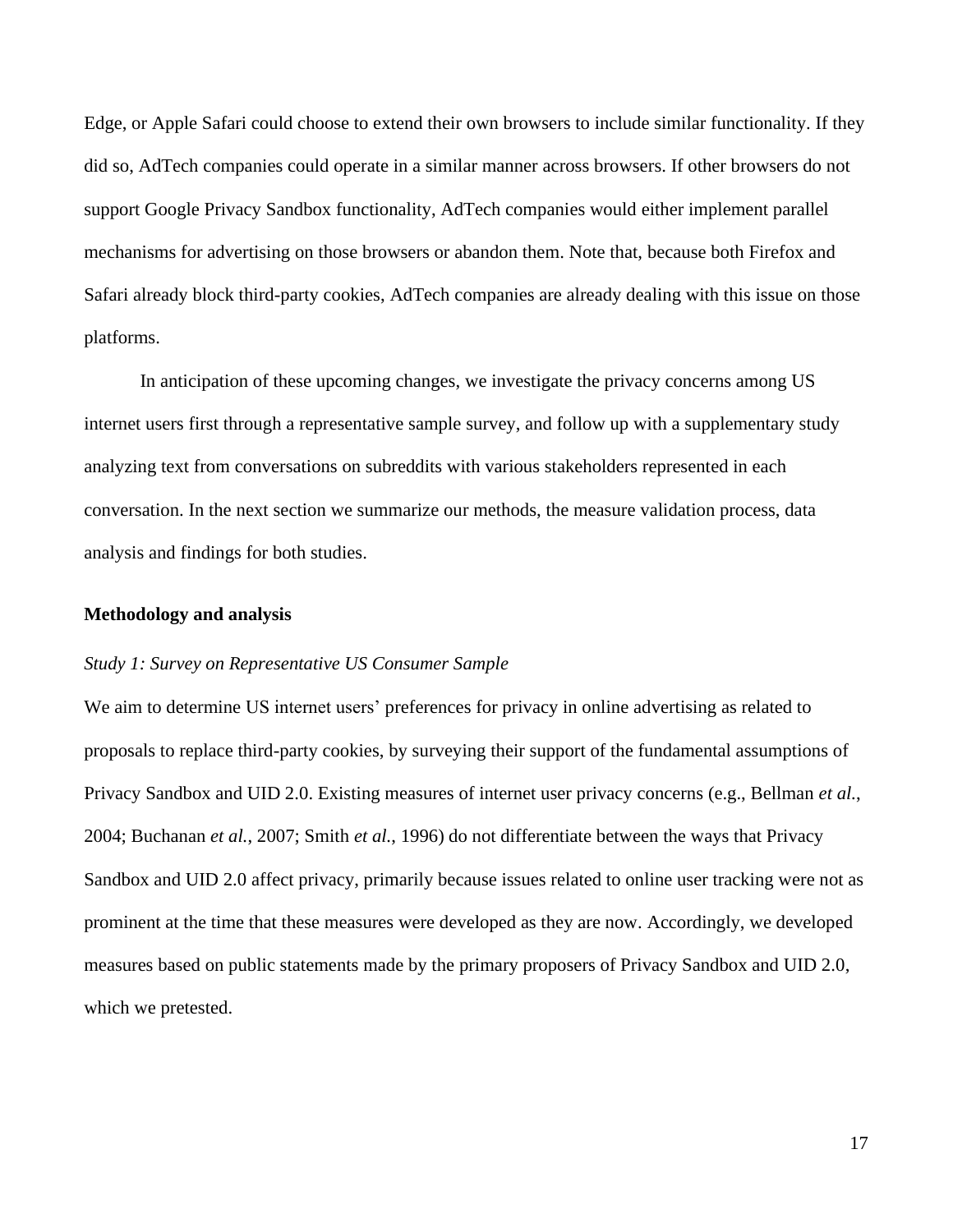#### *Measure Development*

Privacy Sandbox and UID 2.0 are based on overlapping but distinct assumptions about internet user preferences. The proposers of UID 2.0 argue that internet users prefer to see ads relevant to their interests and, if appropriately informed, would be supportive of the "*quid pro quo* of the internet" (Green, 2020), essentially the idea that users receive free online content (e.g., blogs, videos, news) in exchange for allowing data about their actions to be collected for advertising (Schumann *et al.,* 2014). In short, UID 2.0 assumes that, when internet users understand that allowing data collection by advertisers funds the free content they consume, they are accepting of the current uses of data in online advertising.

The designers of Privacy Sandbox, on the other hand, assume that laws such as the European Union's General Data Protection Regulation (GDPR) and the California Consumer Privacy Act (CCPA) are representative of internet users' preferences (Wolly, 2020). Google states, "The Privacy Sandbox project's mission is to 'Create a thriving web ecosystem that is respectful of users and private by default" [xx]. Consequently, in contrast to UID 2.0, the Privacy Sandbox emphasizes preventing advertisers from identifying users in any way that allows tracking actions across websites or building databases about interests [xxi]. In order to support online advertising, Privacy Sandbox assumes, like UID 2.0, that users are accepting of ads relevant to their interests and, critically, that users are willing to allow online advertisers to receive limited information about them as long as they cannot be identified.

We developed self-report measures of internet user preferences related to these assumptions in order to measure the level of support they have in the US population. The measures are internet users' *preference for relevant ads*, *acceptance of quid pro quo*, *desire to prevent data collection*, and *acceptance of limited information*. The first two are the foundational assumptions underlying UID 2.0's current design, while the first one and the last two are the foundational assumptions of Privacy Sandbox. The final measures are presented in Table I. The following paragraphs describe their development.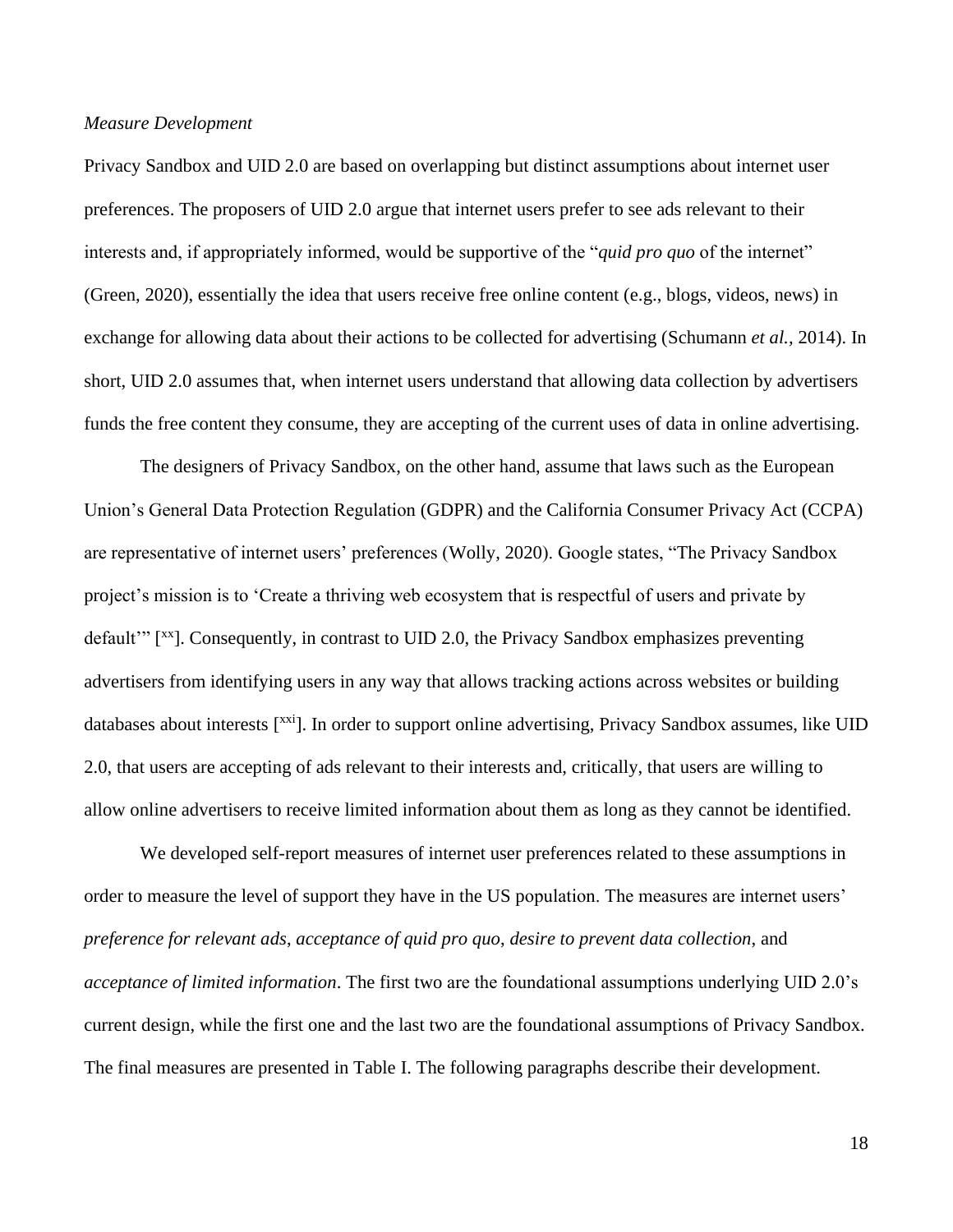#### Insert Table I here

We analyzed public statements about the proposals from Google and The Trade Desk on their websites, blogs, GitHub repositories, YouTube channels, and industry events. From this information we created candidate items that present the assumptions in layperson terms, while staying consistent with the technical details. To assess the inter-item reliabilities and factor structure, we then conducted a trial with 101 adult US internet users on Prolific, an online platform for research surveys [xxii]. The order of the items in the measures was randomized and the order of the measures was varied. No order effects were found. Because the inter-item reliability was high on all measures, we eliminated some theoretically redundant items to create more concise measures. We also reworded one item to reduce cross-loading in an exploratory factor analysis (EFA) and another item to reflect changes in the Privacy Sandbox proposals, specifically the publication of FLEDGE [<sup>xxiii</sup>], after the initial candidate items were created.

We first ran a second trial  $(N = 190)$  on the Prolific platform to test these changes and reconfirm the measure reliabilities and factor structure. The measures had high inter-item reliability with all Cronbach's alphas greater than .90; an EFA using principal components analysis and varimax rotation revealed the expected factor structure. The factor loadings are shown in Table I. To test convergent and discriminant validity (MacKenzie *et al.,* 2011), we added the *concern for information privacy* (CFIP) measure (Smith *et al.*, 1996) as adapted for online privacy by (Bellman *et al.*, 2004). CFIP has four dimensions about concerns related to excessive data collection, unauthorized secondary use of data, improper access to data by unauthorized actors, and errors in personal data held by advertisers. We adjusted the CFIP items by replacing all instances of "Web site" with the contemporary usage "website." The CFIP correlated with our new measures in appropriate ways, with the strongest correlation being - .63 between *acceptance of quid pro quo* and data collection concerns. To create the final measures, we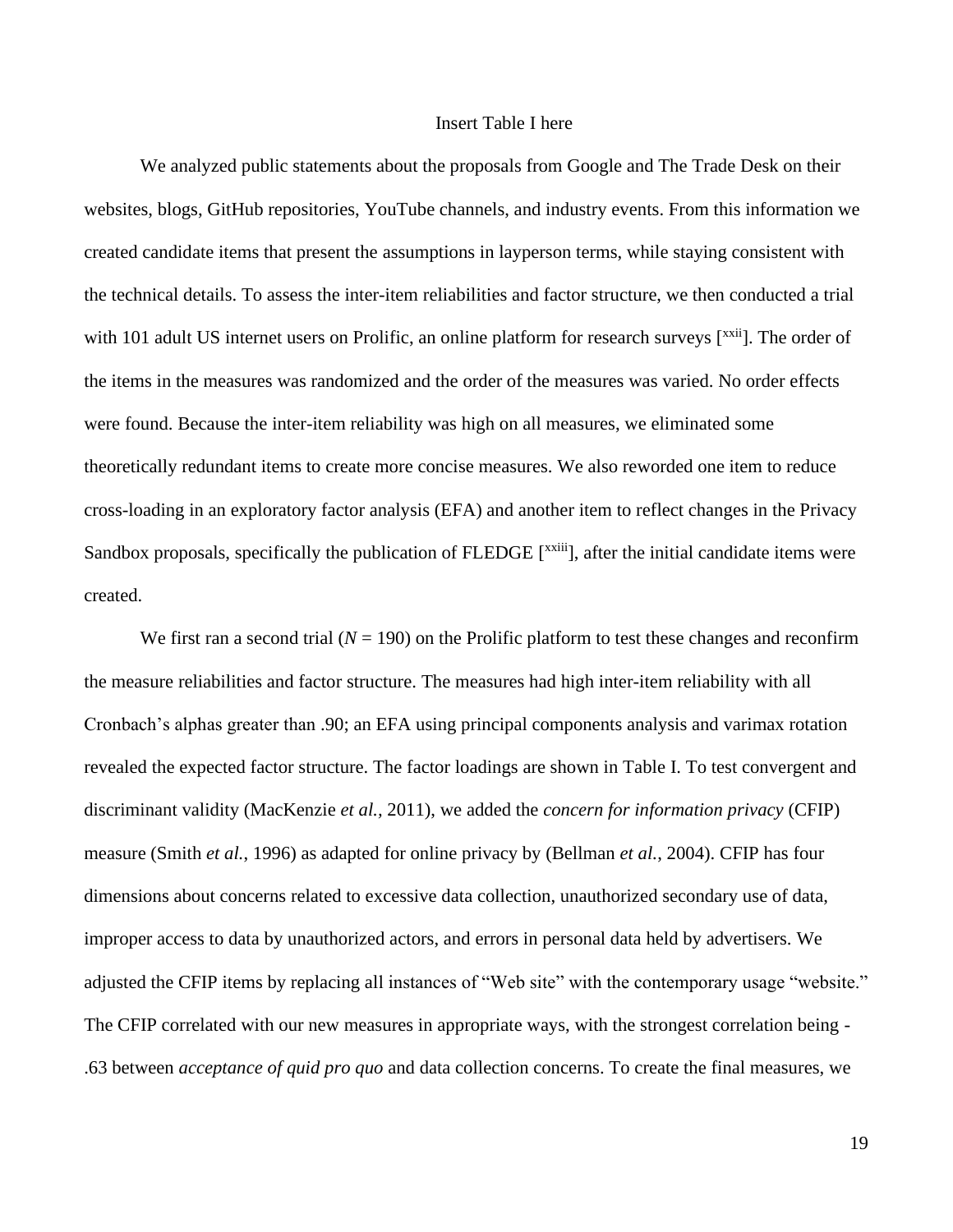retained all items from this trial. The details of the measure validation analyses are available from the authors.

Privacy Sandbox and UID 2.0 are meant to replace advertisers' use of third-party cookies, so neither proposes changes to first-party use of data, that is, data collected by advertisers on their own platforms, e.g., user page view and sales data from an online store. However, internet users may not distinguish first- and third-party data uses. If they object to typical uses of first-party data, support for the assumptions of Privacy Sandbox or UID 2.0 may be undermined. To explore this possibility, we developed a measure of internet users' *acceptance of first-party data use* with one item for each of five prototypical uses of first-party data, such as retargeting users who left an item in a shopping cart and using past purchase history for targeting. See Table II.

#### Insert Table II here

#### *Sample*

The survey was completed by a representative (age, sex, ethnicity, geographic region) sample of 818 adult US residents on the Centiment [xxiv] market survey platform. Although Centiment prescreened the participants, we also included one attention check question. Centiment retained only data for participants who passed the attention check. The company estimated that that 5-10% of participants failed the check. Our analysis includes only the participants who responded correctly to the attention check question. The participants were between 18 and 94 years old  $(M = 53.59, SD = 17.27)$ , with 456 females (55.7%), 355 males (43.4%), and 7 others (.8%). In the sample, 628 (76.8%) participants selfidentified as white, 91 (11.1%) as African American, 65 (7.9%) as Hispanic, 31 (3.8%) as Asian, 25 (3.1%) as Native American, 3 (.4%) as Pacific Islander, 12 (1.5%) as another race, and 5 (.6%) did not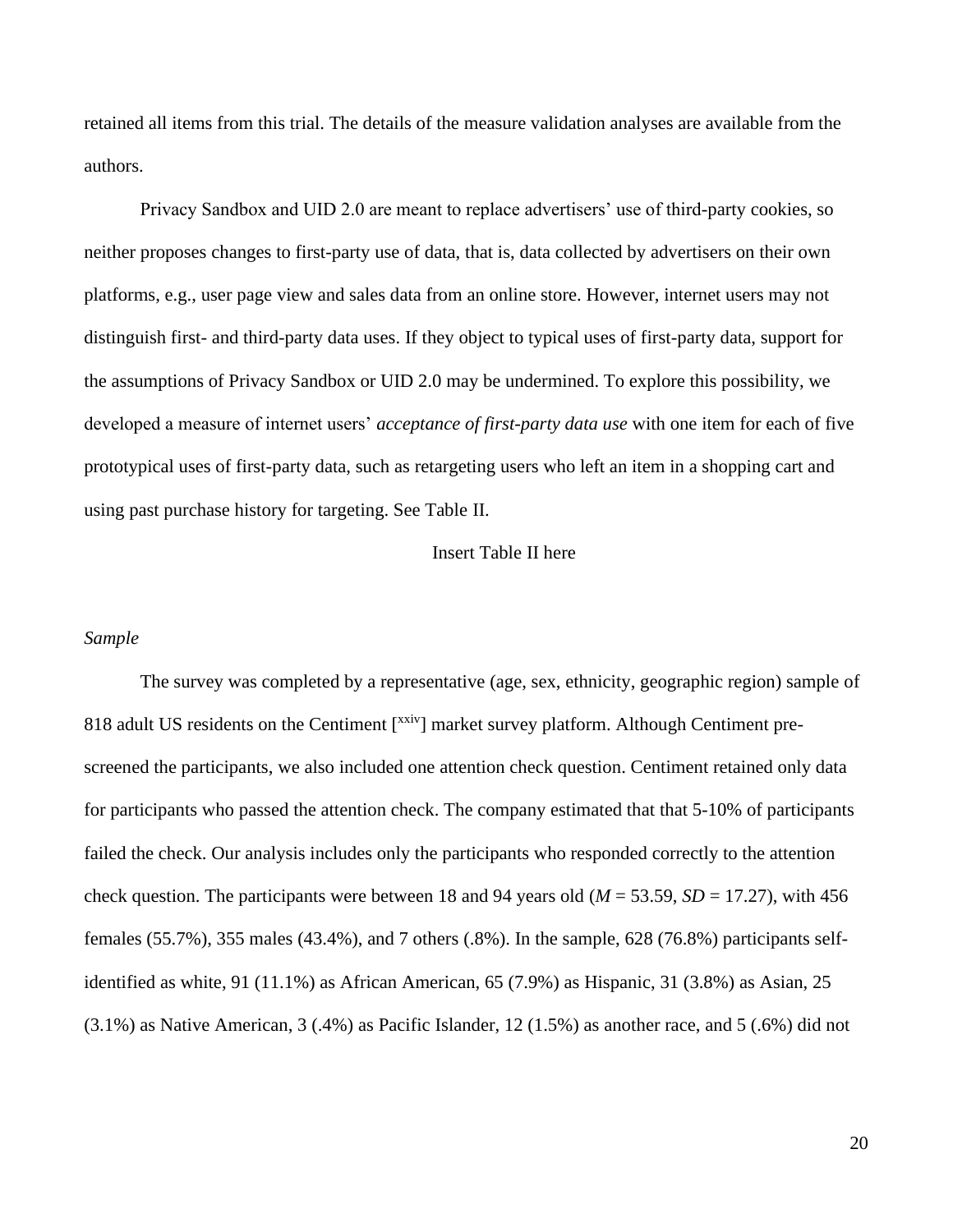reveal their race and ethnicity. The percentages sum to greater than 100, because participants could select multiple categories.

#### *Measures*

After informed consent, the first page of the survey included the *preference for relevant ads*  (Cronbach's  $\alpha$  = .86), *acceptance of quid pro quo* ( $\alpha$  = .90), *desire to prevent data collection* ( $\alpha$  = .86), and *acceptance of limited information*  $(\alpha = .86)$  measures described above. The next page held *acceptance of first-party data use*  $(\alpha = .91)$ . All measures elicited responses on a seven-point Likert scale with higher scores representing higher levels of agreement. The penultimate page included the *concern for information privacy* measure described above, with scores recorded on a seven-point Likerttype scale. The final page included demographic questions. The survey took approximately 6 minutes to complete.

#### *Results*

Table III presents the means, standard deviations, and intercorrelations among the variables. Overall, participants somewhat prefer relevant ads  $(M = 5.39, SD = 1.22)$ , desire advertisers to be prevented from collecting data about them  $(M = 5.94, SD = 1.10)$ , slightly reject the quid pro quo of the internet ( $M = 3.46$ ,  $SD = 1.52$ ), and are somewhat accepting of advertisers receiving more limited information about them  $(M = 4.89, SD = 1.30)$ . In a repeated measures t-test, participants were more accepting of advertisers receiving limited information than of the *quid pro quo* of the internet (*df* = 817,  $t = 27.06$ ,  $p < .001$ ,  $d = .95$ ). The large effect size suggests that Privacy Sandbox is substantially more aligned with internet user preferences than UID 2.0. It is important to note that consumers are generally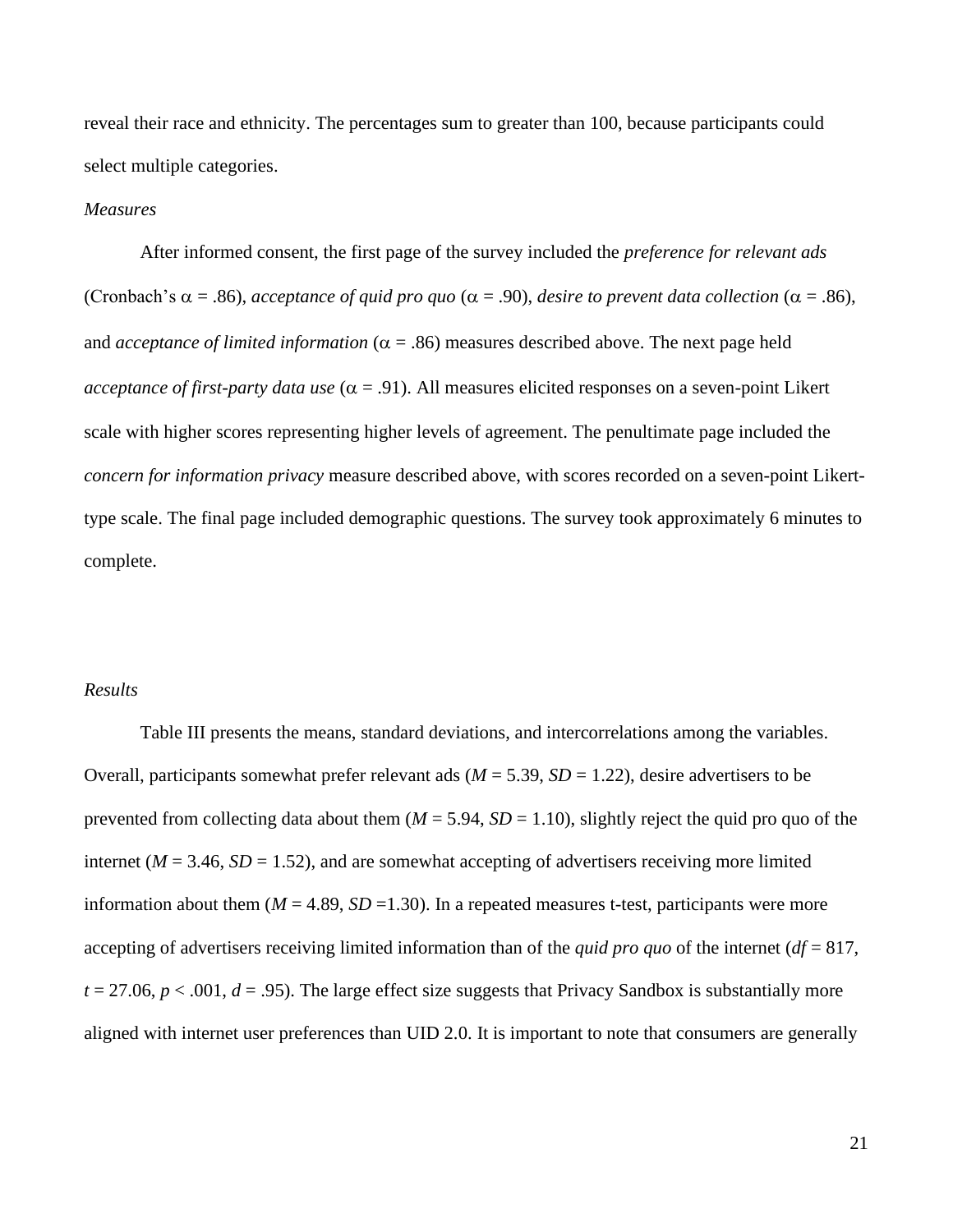wary of data collection: the average for the variable *"Desire to prevent data collection"* is the highest among all privacy-related variables collected.

#### Insert Table III here

To identify distinct segments based on their preferences regarding the foundational assumptions of Privacy Sandbox and UID 2.0, we performed an agglomerative hierarchical cluster analysis of the zscores of the four variables, using Ward's method with a squared Euclidean distance measure. Although the scree plot of coefficients suggested a large number of clusters  $(-50)$  minimizes error, inspection of the dendrogram suggested a more parsimonious four-cluster solution is appropriate (Yim and Ramdeen, 2015). We identified the members of the four clusters with a k-means cluster analyses of the same variables, because k-means cluster analysis provides more reliable clusters than hierarchical analysis [<sup>XXV</sup>]. The resulting clusters are presented in Table IV. Once again, across all clusters, consumers on average have a high desire to prevent data collection, which should indicate to marketers that consumer privacy preferences need to be balanced against the targeting for relevant ads. While averages do not inform us about what trade-offs consumers would make in this balance, we can better understand these choices in the context of what type of privacy controls consumers would rather employ in order to achieve this data collection protection. Thus, the four clusters we identify represent different consumer preference for privacy options.

There were 209 (26%) participants in Cluster 1, who accepted the premises of both Privacy Sandbox and UID 2.0. Their preferences appear to be driven by a strong preference for relevant ads (*M*  $= 6.33$ ). Cluster 1 is the only cluster that skews male (55%) and for a more descriptive reference we name the typical person in it as "Everything goes Evan." The 212 (26%) participants in Cluster 2, "Ambivalent Amy", were ambivalent about both sets of premises with the mean score on all variables between 4 (the scale midpoint) and 5 points (labeled "somewhat agree"). However, the 277 (34%)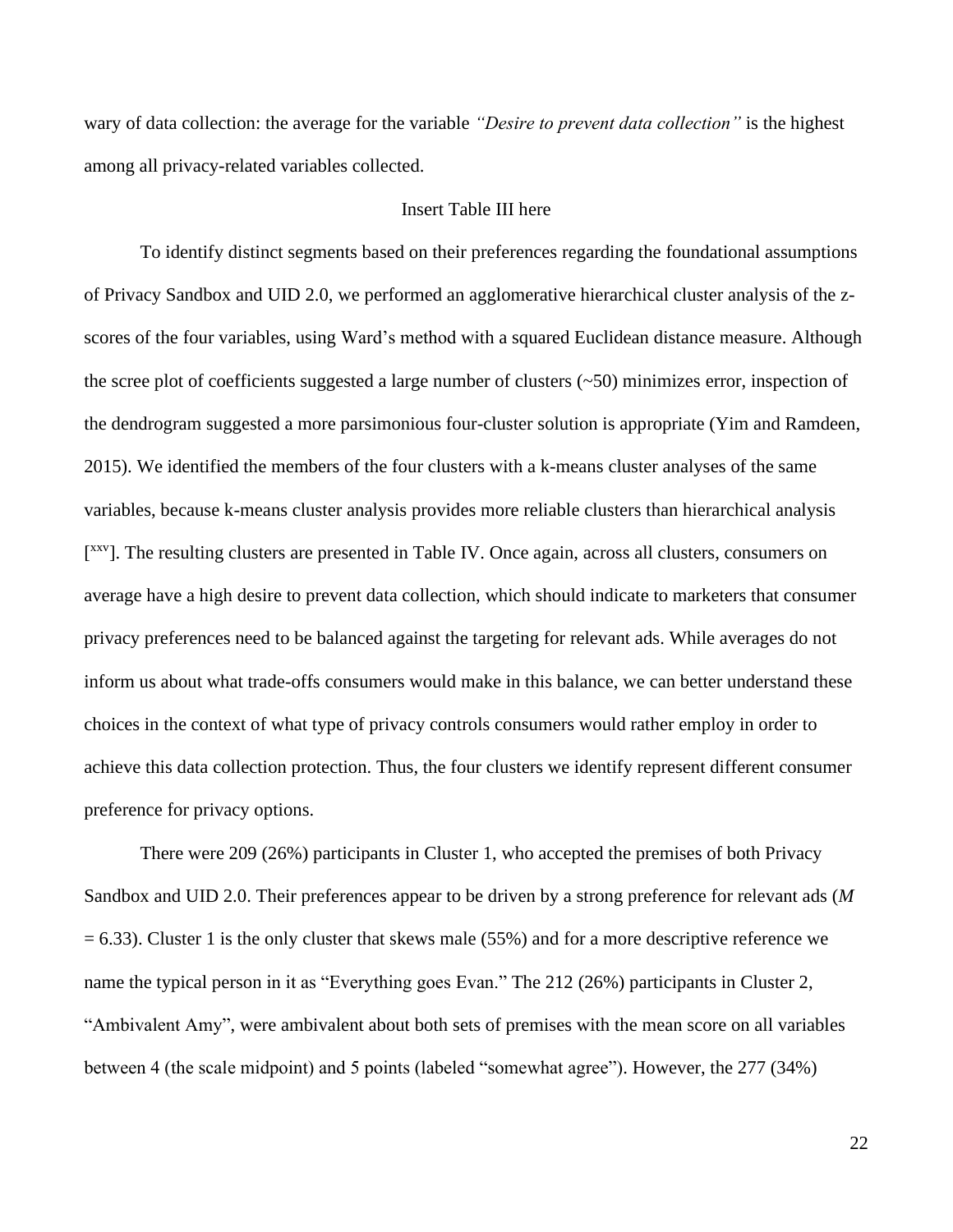participants in Cluster 3, "Anonymous Anna", accepted the premises of Privacy Sandbox but rejected the premises of UID 2.0, indicating that they are driven by a desire for relevant ads (*M* = 5.69) and a strong desire to prevent advertisers from aggressively collecting data ( $M = 6.56$ ). Finally, the 120 (15%) participants in Cluster 4, "Private Priscilla", rejected both privacy options, due to ambivalence about relevant ads  $(M = 4.14)$  and, like participants from Cluster 3, indicated a strong desire to prevent advertisers from aggressively collecting data  $(M = 6.70)$ . The last cluster, who is most conservative in privacy preferences, is also oldest (56.7 years old) and skews female the most (65%).

#### Insert Table IV here

Users may not differentiate between first-party uses of data (e.g., targeting users with ads for items left in a shopping cart) and tracking with third-party cookies. Thus, we asked about preferences related to first-party data uses. Overall, participants somewhat disapproved of first-party uses of data ( $M =$ 3.35, *SD* = 1.41). Consistent with their previously reported preferences, participants in Cluster 1 had a slightly positive view of first-party data uses  $(M = 4.51, SD = 1.11)$ , participants in Cluster 2 were ambivalent towards it ( $M = 3.81$ ,  $SD = 1.06$ ), and participants in Cluster 4 were unaccepting of it ( $M =$ 1.81, *SD* = .88). Although the participants in Cluster 3 were generally supportive of the premises of Privacy Sandbox, they were unaccepting of first-party data uses  $(M = 2.78, SD = 1.15)$ . This is important because Cluster 3 was the largest cluster and to the degree that internet users do not differentiate between first-party uses of personal data and data collected by tracking with third-party cookies, their support for the online environment created by Privacy Sandbox may be eroded.

#### *Study 2: Content Analysis on Reddit forums*

Our second data collection is aimed at exploring the contemporary conversations around UID 2.0 and Google Sandbox. We pulled comments from 26 subreddits for one month, in March 2021. These forums were chosen in one of three ways: 1) by searching the keyword "Privacy", and "Google Sandbox" or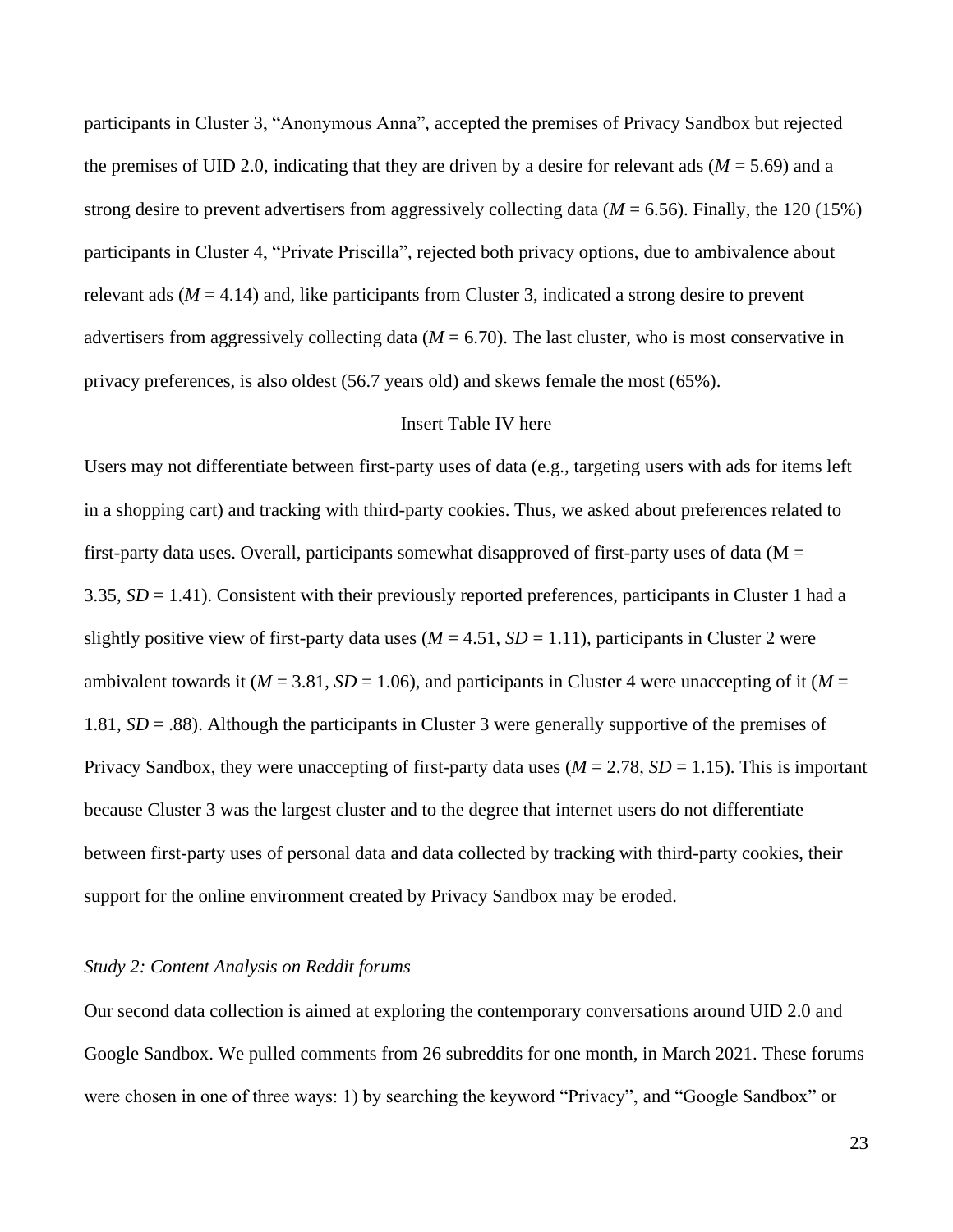variations of "UID 2.0" (e.g., uid, UID, unified ID, universal ID, etc.) on Reddit's search engine; 2) by following links from other subreddits about related topics, 3) through a Google search with keywords "uid, cookie, reddit" and "sandbox, cookie, reddit". The criteria yielded 26 total subreddits and 588 comments. We cleaned, coded and analyzed this textual data using Voyant Tools. We then conducted a semantic frequency analysis to provide insight into real world privacy concerns among professionals in technology and AdTech-related areas, such as software and web development, information security, and search engine optimization (SEO).

The initial dataset included 49 subreddits, which was then narrowed by focusing on a filter of "Privacy." The result of the filtering process yielded 26 viable subreddits. Most of these 26 subreddits explicitly identified professionals as their community members in their descriptions, while a few included mostly practitioners and enthusiasts of platform and web development, SEO, and digital advertising. The following results are based on this conservative sample focused on privacy. Two researchers independently categorized the sample based on the stakeholder categories and by the main theme (UID 2.0, Google Sandbox, or both).

Our work draws on methods proposed by earlier research on sentiment analysis (Prabowo and Thelwall, 2009) and seeks to explore any emergent themes among a specific group of people. Therefore, we investigated keyword frequencies, collocates and correlations at a corpus and individual document level. Due to the sparce amount of text on this novel topic, our findings are presented as anecdotal information and are meant to be exploratory. This exploration is intended to add to the discussion of the dominant theme and sentiment regarding the two proposed solutions among professionals in tech or AdTech related areas and offer directions for future research.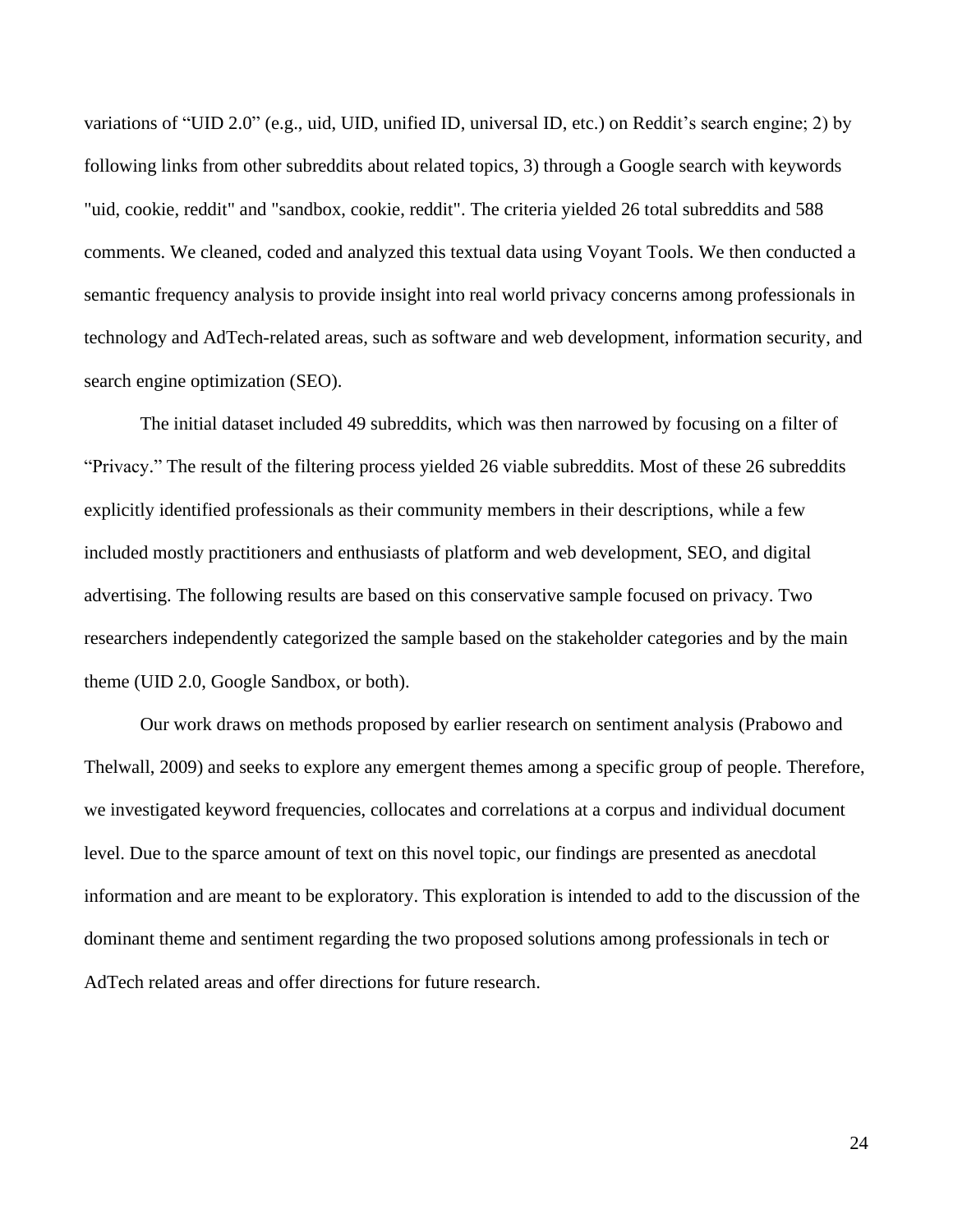#### *Findings*

Results of our exploratory analysis of the text revealed that UID 2.0 is still in its early stages of introduction to not only the consumers, but also to tech and AdTech professionals. There is sparse discussion about UID 2.0 and many unknowns are evident in the discussion posts between the AdTech professionals we sampled. Table V lists the data sources and the categorizations determined by two coders as well as the number of relevant posts and their comments.

#### Insert Table V here

Anecdotal evidence suggests that discussions are focused on Google mostly. Indeed, a clear finding of our analysis is that discussions on privacy mention Google (485 times) and Google Sandbox overwhelmingly more than UID (total of all variations 37 times). Overall, Google themed discussions are an order of magnitude higher than conversations about alternatives, indicating that the industry is overwhelmingly concerned with changes that are proposed and implemented by Google, the dominant company in this space. Moreover, UID-focused subreddit posts and comments discuss Google Sandbox more commonly than they do UID, again emphasizing that all alternatives to third-party cookies will be compared to Google's proposed solution, Sandbox.

The sentiment analysis yielded heavy valence towards positive sentiments at first glance (positive to negative associations ratio 670 : 206.) Most attributions were to Google Sandbox in the overall corpus with only 7 total attributions (positive and negative) to UID. However, we also noted that sarcastic tones that contained generally positive words could have impacted our sentiment analysis. To estimate whether this error would be significant in switching sentiment towards negative, we reviewed a random sample of text in the overall corpus ( $n = 30$  comments) and found that two out of the 30 had implicit and contrary meanings. For example, one developer wrote "Google Privacy Sandbox is a path forward to respect user privacy to the highest standard, and also support user targeting, personalization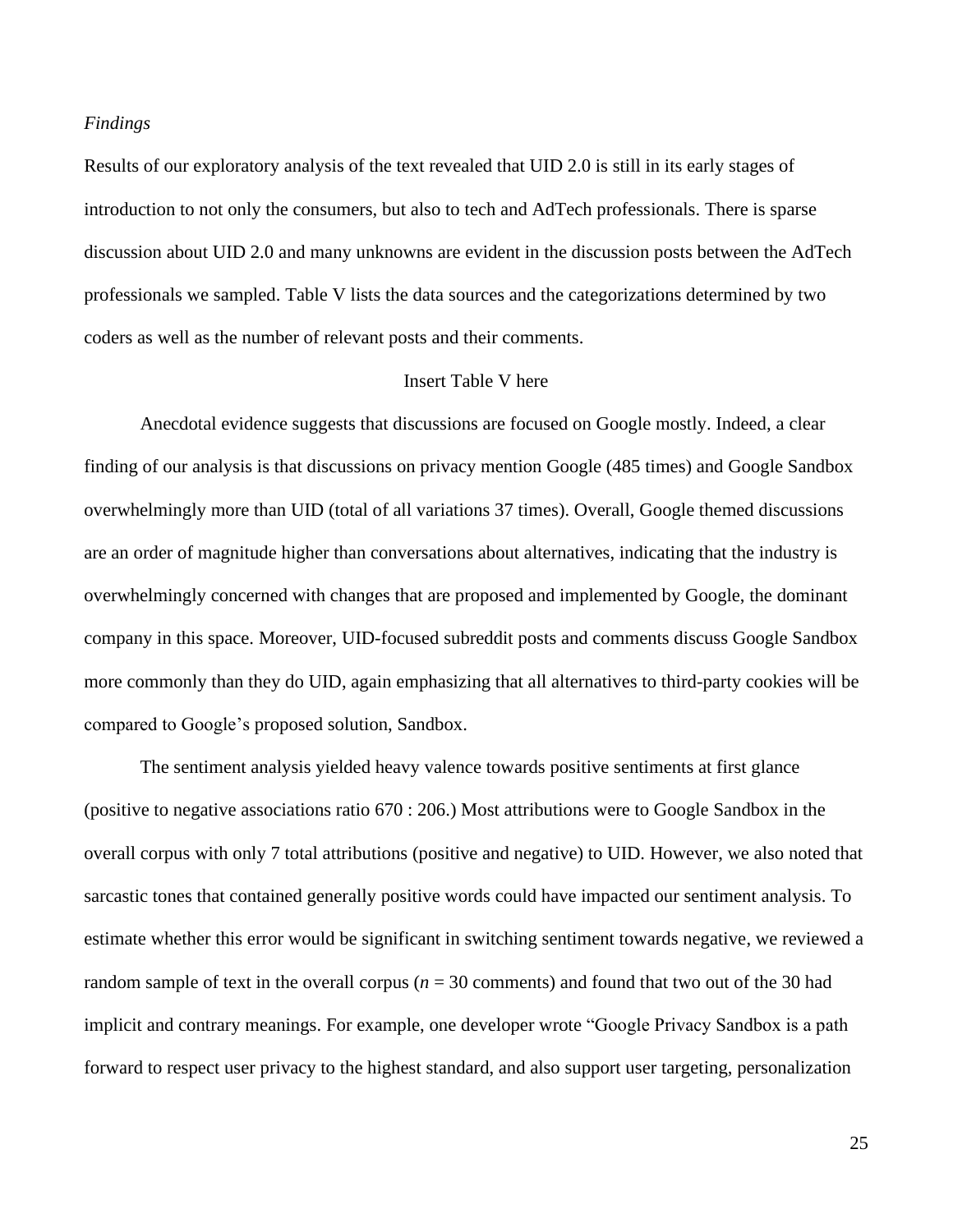and recommendation use cases." This association is marked as positive, however the author continues to negate that statement: "Can one be targeted, served personalized ads, and have their data privacy be respected? Hell no Google's sandbox is the opposite of 'Sandboxing' if that's how they are doing it. It is sandboxed from other third parties, not google." This anecdotal evidence suggests that while the overall sentiment analysis seems positive, some of the positive comments may be undermined by undetected sarcasm.

While further research is still needed to confirm our initial findings, this exploration suggests that overall sentiment towards Google Sandbox solution among our sample was positive; and that the alternative proposed has yet to create awareness on the free internet content quid-pro-quo argument.

#### **Managerial and Policy Implications**

The managerial and policy related implications of this study are multi-fold. As stakeholders adjust to a new ecosystem, where third-party cookies are no longer utilized to track internet users, managers for publishing, AdTech, and third-party firms are trying to identify the winning solution to programmatic advertising while keeping privacy concerns top of mind. In addition, regulators are becoming more active in this area due to perceptions of consumer discontent, a concern for managers in the industry. We provide findings from a US representative survey to inform those discussions and decisions. We propose that a holistic stakeholder's approach would benefit the decision makers, especially given that public sentiment is well segmented with various levels of comfort when it comes to sharing one's data in return for more relevant ads. Although typical internet users are likely unaware of the details of actions being taken on their behalf by AdTech companies and regulators, their preferences should play an important role in shaping those actions. For example, the designers of replacements for third-party cookies can consider these consumer segments when defining levels of privacy in their solutions, making choices available that match the different segments' desires. This applies equally to Privacy Sandbox, UID 2.0, and the other solutions that are beginning to emerge. Regulators can similarly tailor their rules and suggestions so that consumers who accept the *quid pro quo* of the internet are able to allow tracking and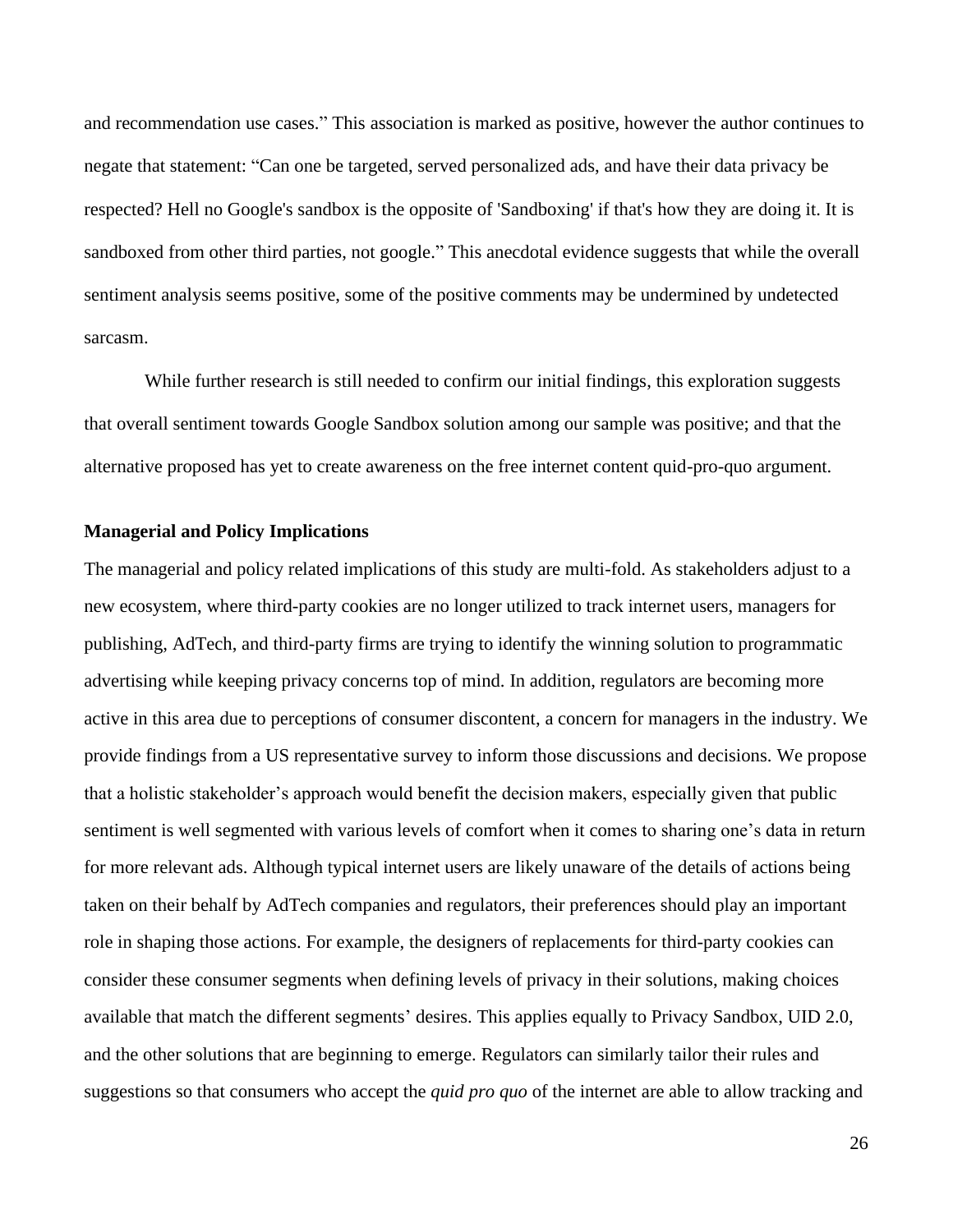more personalized targeting in exchange for free online content, while users who want high levels of privacy are able to attain that.

Finally, our findings also inform marketers and advertisers in their targeting practices. Consumers desire to prevent data collection (highest mean in sample), but they also prefer ads relevant to them (second highest mean). This seemingly contradictory position can be best approached by utilizing contextual targeting, in which the ad is relevant to the content, e.g. ad for athletic equipment in a sports related webpage or ad for a kitchen gadget in a recipe video in YouTube. While this approach is less efficient than targeting depending on consumer data, it is also less likely to make privacy concerns salient, thus preserving brand equity.

#### **Contributions to Literature**

Our work is important both for managers and industry experts as well as to academic researchers, who are interested in analyzing consumer privacy concerns and preferences for privacy controls. Thus, our paper builds on previous work in this area that emphasized the need to incorporate different stakeholder points of view into research on privacy (Martin and Murphy, 2017; Mascarenhas *et al.*, 2003; Sheehan and Hoy, 1999). Moreover, our paper highlights the importance of consumers' attitudes toward changes imposed by other stakeholders in the online privacy area, which is an area of on-going research interest (Lwin *et al.,* 2007). By supplementing survey results with field data, we attempt to start a conversation regarding the trade-offs of a free and independent internet.

Our paper highlights that there is a conceptual benefit to understanding privacy concerns and data sharing preferences completely removed from any company's implementation (i.e., Sandbox or UID 2.0). Our study of US consumer privacy preferences can showcase the change in consumer privacy and provide researchers with a holistic understanding of how the socially constructed meaning of "privacy" evolves with changing structures and practices. While our current paper has a narrow focus on the effects of privacy concerns on programmatic ads, we believe it contributes to a larger body of literature on shifts of customers privacy concerns at a much higher level (Goldberg and Tucker, 2012). Consumers are aware that their preferences for privacy are often disregarded by regulators and the ad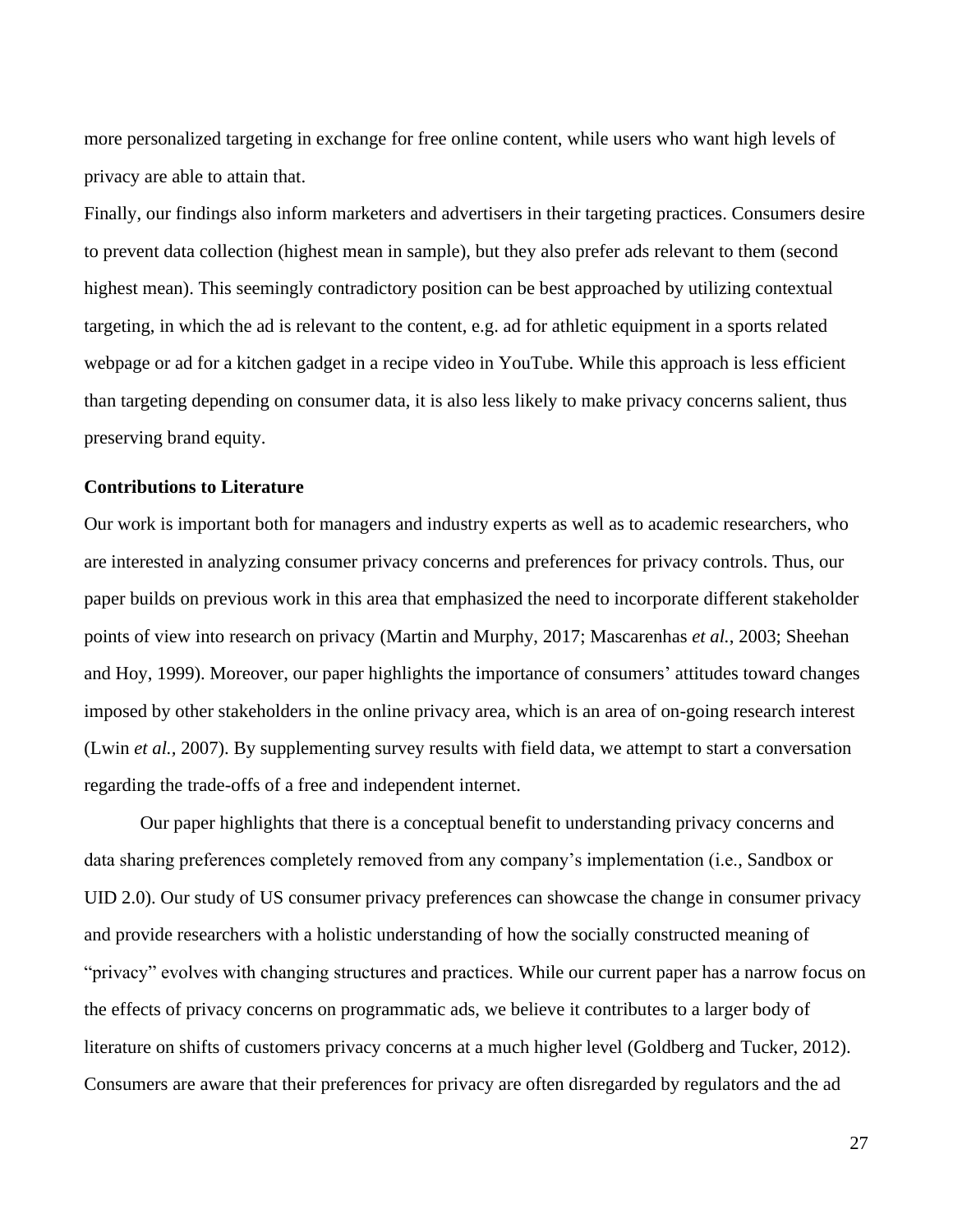industry[ xxvi]. It is thus imperative for researchers to make salient these preferences as a way to bridge the gap between consumer preferences and the current state of the market. The future of our digital lives will partially be shaped by the decisions made in these AdTech conversations, as the system chosen by a majority will likely prevail to shape the market dynamics moving forward.

#### **Study Limitations and Future Research**

As with any study our paper has several limitations. One limitation is the self-reported nature of the survey data. Previous research in the area of data privacy suggests that the self-reported attitudes and actual behaviors of consumers do not always align (Barth and Jong, 2017). As all of the data we use in our analysis is self-reported and not incentive compatible, we capture the choices consumers would make in the absence of other constraints on their privacy control choices. The attitudes reported in the study might not directly determine behavior, however, can still serve as an insight for decision making. More importantly, future research may be able to expand the analysis to specific situations where consumers face trade-offs between their privacy choices and their access to the internet using experimental methods to get at the root of the discrepancy between attitude and behavior.

 Our paper also uses secondary, anecdotal evidence from stakeholders such as AdTech companies and publishers while focusing our direct data collection efforts on the consumer side. Consumers' preferences and related regulation are the presumed motivation behind the recent changes in third-party tracking online. Moreover, consumer preferences will likely influence the adoption of new proposed targeting methods (Privacy Sandbox, UID 2.0, etc.) by publishers and AdTech companies, so it is important to understand what they prefer. Future research could extend our work by collecting primary data from publishers, AdTech firms, and third parties which would provide additional context to the privacy control area.

Finally, our paper uses anecdotal evidence and initial results from sentiment analysis on web forum content to analyze the AdTech point of view on the proposed changes to privacy controls. Due to the nascent nature of discussion around UID 2.0, there was not enough data to arrive at conclusion regarding the proposed solution. Furthermore, the limitations of analyzing non-literal meaning in text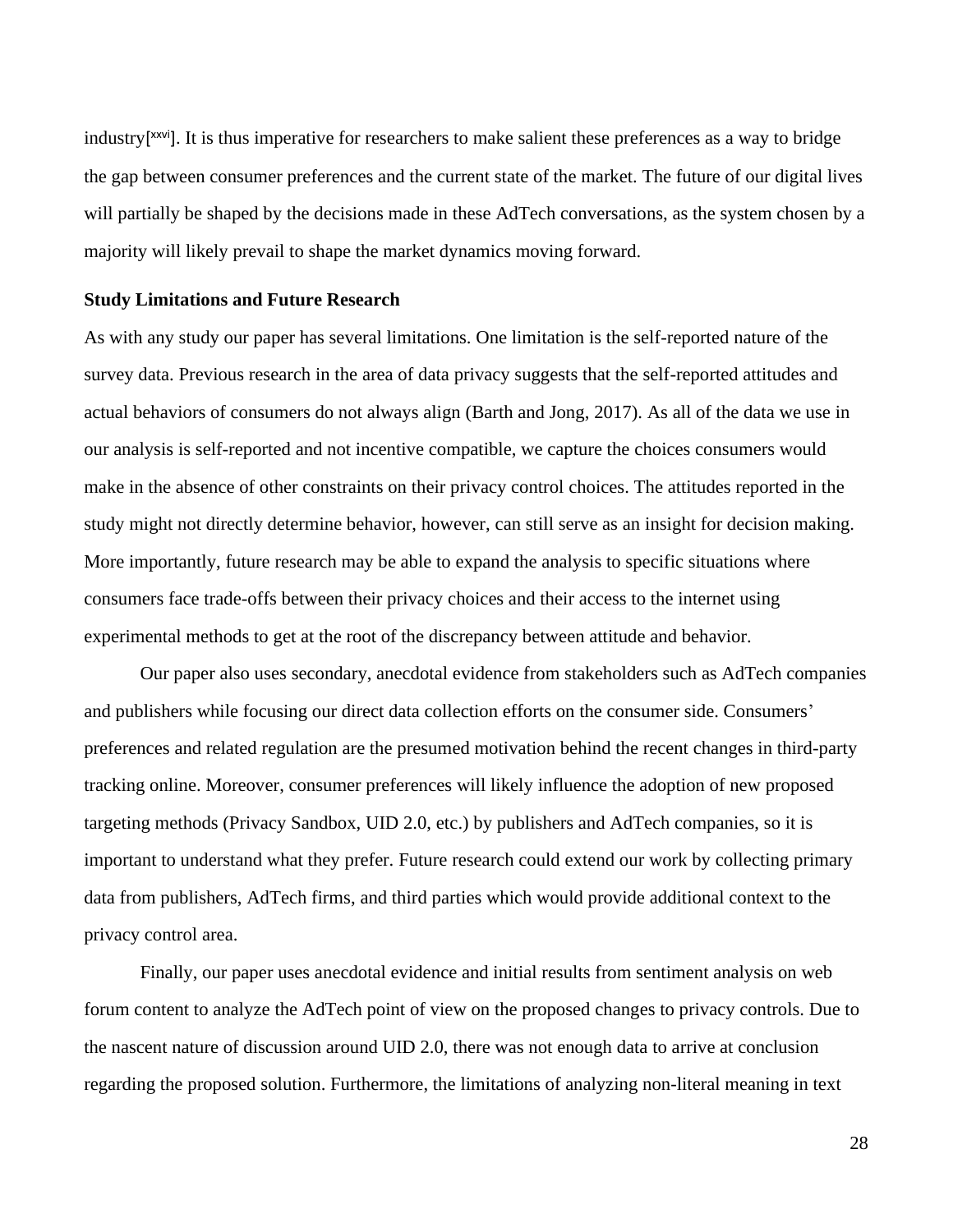analysis, suggests future research may collect data over a longer period of time as the conversation grows and control for the error any non-literal meanings may create.

This study contributes to the search for solutions to collecting valuable data without infringing on personal privacy on digital platforms. Our results suggest that understanding the perceptions of the trade-offs between receiving relevant content whether in the form of ads or non-commercial content is a strong motivator for consumers in the US. Moreover, our study furthers our understanding of the common privacy concerns among the stakeholders in this industry and thus may prove beneficial for the two privacy prototypes put forth so far, or any future proposals that may affect this industry.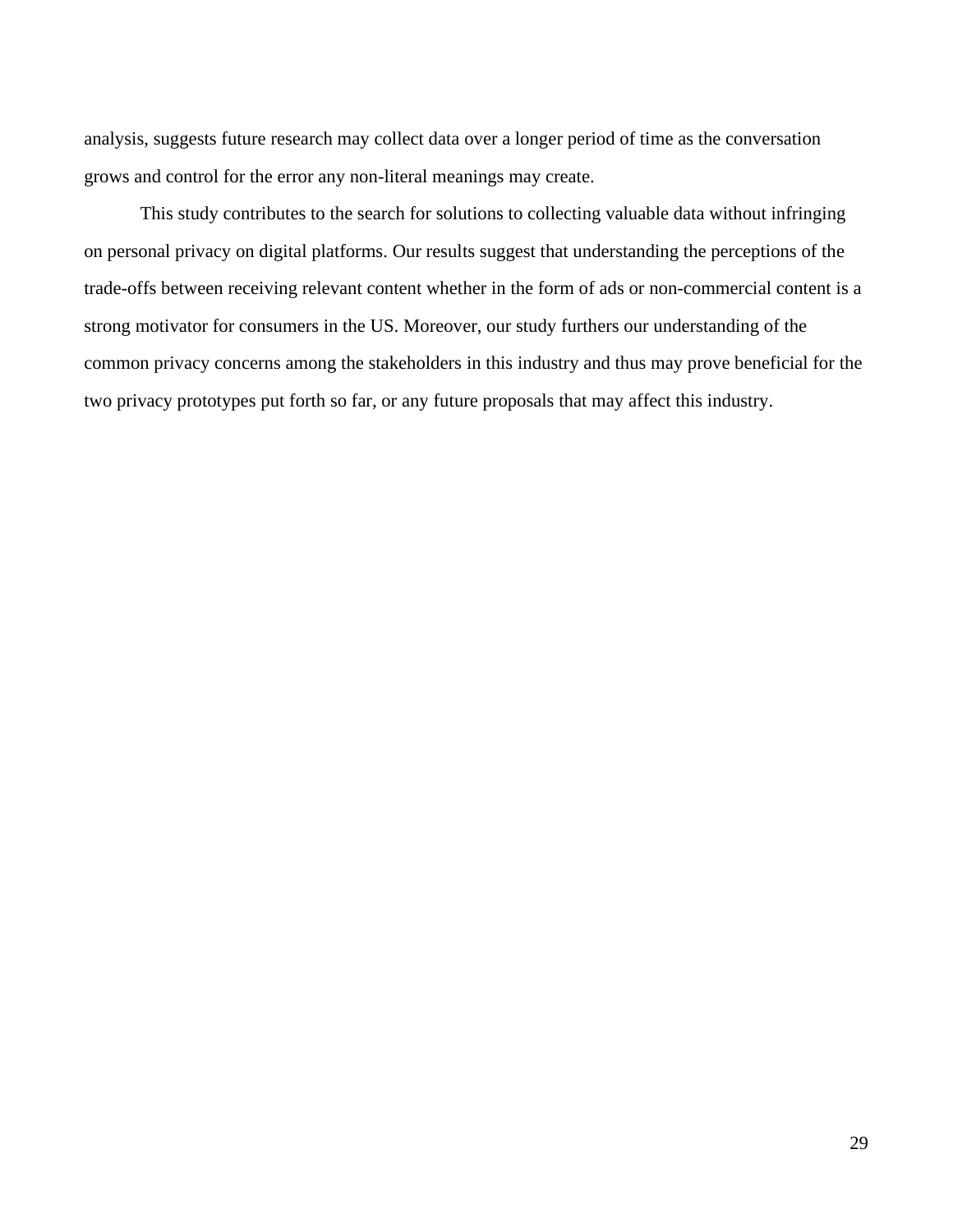## **References**

Acquisti, A., John, L. K., and Loewenstein, G. (2012), "The Impact of Relative Standards on the Propensity to Disclose", *Journal of Marketing Research*, Vol. 49 No. 2, pp. 160-174.

Akhter, H. S. (2014), "Privacy concern and online transactions: the impact of internet self-efficacy and internet involvement", *Journal of Consumer Marketing*, Vol. 31 No. 2, pp. 118-125.

Alreck, P. L. and Settle, R. B. (2007), "Consumer Reactions to Online Behavioural Tracking and Targeting", *Journal of Database Marketing & Customer Strategy Management*, Vol. 15 No. 1, pp. 11- 23.

Appel, G., Grewal, L., Hadi, R. and Stephen, A*.* (2020), "The future of social media in marketing." *J. of the Acad. Mark. Sci*., Vol. 48, p. 79–95.

Awad, N., and Krishnan, M. (2006), "The Personalization Privacy Paradox: An Empirical Evaluation of Information Transparency and the Willingness to Be Profiled Online for Personalization", *MIS Quarterly*, Vol. 30 No. 1, pp. 13-28.

Bélanger, F., and Crossler, R. (2011), "Privacy in the Digital Age: A Review of Information Privacy Research in Information Systems", *MIS Quarterly*, Vol. 35 No.4, pp. 1017-1041.

Bellman, S., Johnson, E.J., Kobrin, S.J. and Lohse, G.L., (2004), "International differences in information privacy concerns: A global survey of consumers", *The Information Society*, Vol. 20 No. 5, pp. 313-324.

Boerman, S. C., Kruikemeier, S. and Zuiderveen Borgesius, F. J., (2017), "Online behavioral advertising: A literature review and research agenda", *Journal of Advertising*, Vol. 46 No. 3, pp. 363- 376.

Brough, A. R., and Martin, K. D. (2021), "Consumer Privacy During (and After) the COVID-19 Pandemic", *Journal of Public Policy & Marketing*, Vol. 40 No.1, pp. 108-110.

Buchanan, T., Paine, C., Joinson, A., and Reips, U.D. (2007), "Development of measures of online privacy concern and protection for use on the Internet", *Journal of the American Society for Information Science and Technology*, Vol. 58 No. 2, pp. 157-165.

Caudill, E. M., and Murphy, P. E. (2000), "Consumer Online Privacy: Legal and Ethical Issues", *Journal of Public Policy & Marketing*, Vol.19 No.1, pp.7-19.

Fehrenbach, D., and Herrando, C. (2021), "The effect of customer-perceived value when paying for a product with personal data: A real-life experimental study.", Journal of Business Research, Vol. 137, p. 222-232.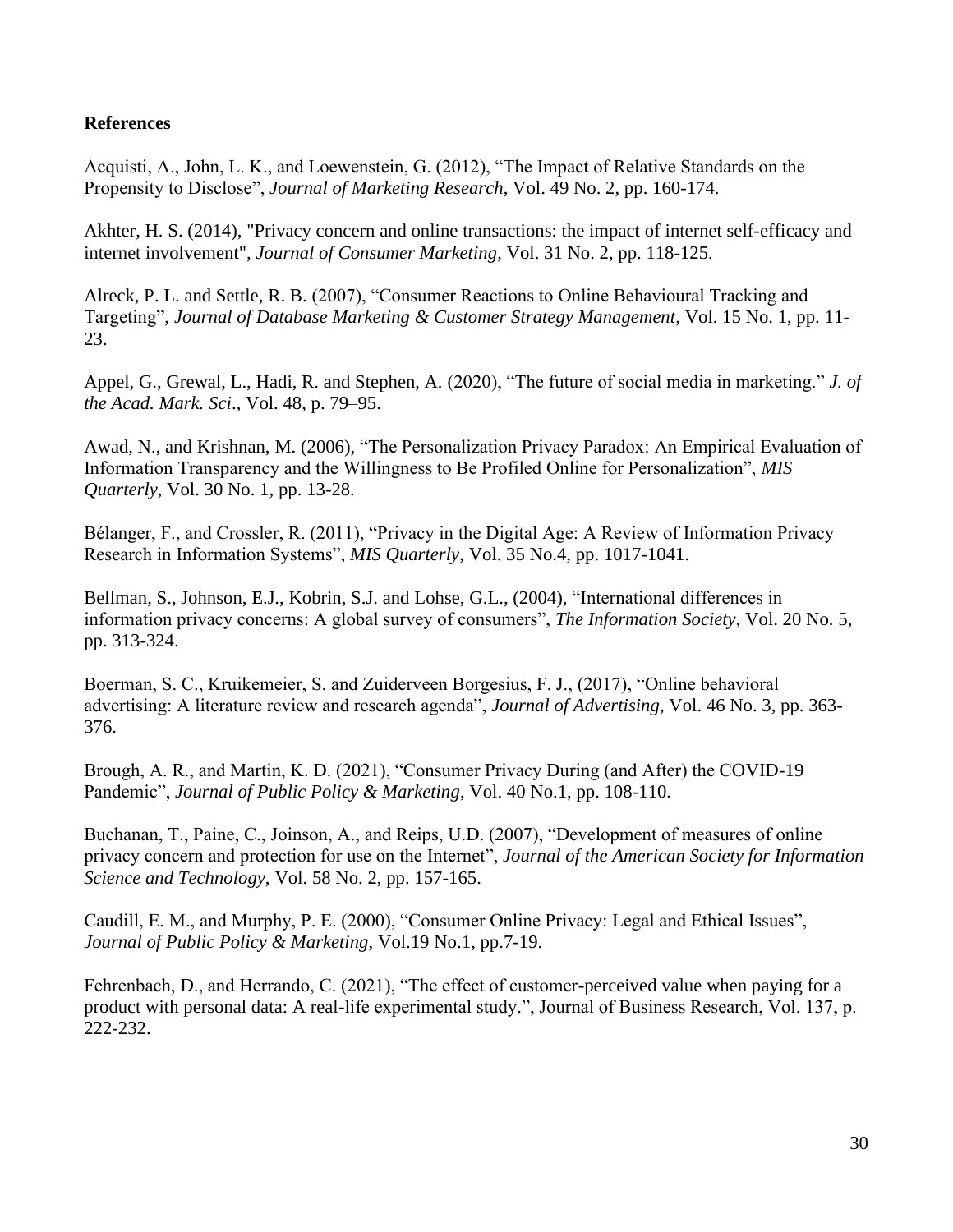Glueck, K. (2021), "Google's Privacy Sandbox—We're all FLoCed", Oracle News Connect, 7March, available at:<https://www.oracle.com/news/announcement/blog/google-privacy-sandbox-030721.html> (accessed 23 March 2021).

Goldfarb, A., and Tucker, C. (2011), "Privacy Regulation and Online Advertising", *Management Science*, Vol. 57 No. 1, pp. 57-71.

Goldfarb, A., and Tucker, C. (2012), "Shifts in Privacy Concerns.", *American Economic Review*, Vol. 102 No. 3*,* pp. 349-353.

Graeff, T. R. and Harmon, S. (2002), "Collecting and using personal data: consumers' awareness and concerns", *Journal of Consumer Marketing*, Vol. 19 No. 4, pp. 302-318.

Graham, M. (2020), "Ad-tech company Criteo crashes to 52-week-low after Google said it will stop supporting third-party cookies in Chrome", CNBC, 14 January, available at: [https://www.cnbc.com/2020/01/14/criteo-stock-crashes-after-google-announces-chrome-cookie](https://www.cnbc.com/2020/01/14/criteo-stock-crashes-after-google-announces-chrome-cookie-change.html)[change.html](https://www.cnbc.com/2020/01/14/criteo-stock-crashes-after-google-announces-chrome-cookie-change.html) (accessed 24 March 2021).

Graham, M. (2021), "Google says it won't use new ways of tracking you as it phases out browser cookies for ads", CNBC, 3March, available at: [https://www.cnbc.com/2021/03/03/google-says-it-wont](https://www.cnbc.com/2021/03/03/google-says-it-wont-track-you-directly-in-the-future-as-it-phases-out-cookies.html)[track-you-directly-in-the-future-as-it-phases-out-cookies.html](https://www.cnbc.com/2021/03/03/google-says-it-wont-track-you-directly-in-the-future-as-it-phases-out-cookies.html) (accessed 23 March 2021).

Hong, W., Chan, F.K.Y. and Thong, J.Y.L. (2021), "Drivers and Inhibitors of Internet Privacy Concern: A Multidimensional Development Theory Perspective.", *J Bus Ethics,* Vol. 168, p. 539–564.

Hui, K., Teo, H., and Lee, S. (2007), "The Value of Privacy Assurance: An Exploratory Field Experiment.", *MIS Quarterly*, Vol. 31 No. 1, pp. 19-33.

Kelly, C. (2021), "What Google's rejection of post-cookie identifiers means for advertisers", Marketing dive, 4march, available at [https://www.marketingdive.com/news/what-googles-rejection-of-post-cookie](https://www.marketingdive.com/news/what-googles-rejection-of-post-cookie-identifiers-means-for-advertisers/596096/)[identifiers-means-for-advertisers/596096/](https://www.marketingdive.com/news/what-googles-rejection-of-post-cookie-identifiers-means-for-advertisers/596096/) (accessed 24 March 2021).

Lardinois, F. (2019), "Google proposed new privacy and anti-fingerprinting controls for the web", Tech Crunch, 22August, available at: [https://techcrunch.com/2019/08/22/google-proposes-new-privacy-and](https://techcrunch.com/2019/08/22/google-proposes-new-privacy-and-anti-fingerprinting-controls-for-the-web/)[anti-fingerprinting-controls-for-the-web/](https://techcrunch.com/2019/08/22/google-proposes-new-privacy-and-anti-fingerprinting-controls-for-the-web/) (accessed 23 March 2021).

Li, H., Luo, X. ,Zhang, J., and Xu, H. (2017), "Resolving the privacy paradox: Toward a cognitive appraisal and emotion approach to online privacy behaviors.", *Information & Management*, Vol. 54 No. 8, pp. 1012-1022.

Liyanaarachchi, G. (2020), "Online privacy as an integral component of strategy: allaying customer fears and building loyalty", *Journal of Business Strategy*, Vol. 41 No. 5, pp. 47-56.

Lwin, M., Wirtz, J. & Williams, J.D. (2007), "Consumer online privacy concerns and responses: a power–responsibility equilibrium perspective", *Journal of the Academy of Marketing Science*, Vol.35, pp. 572-585.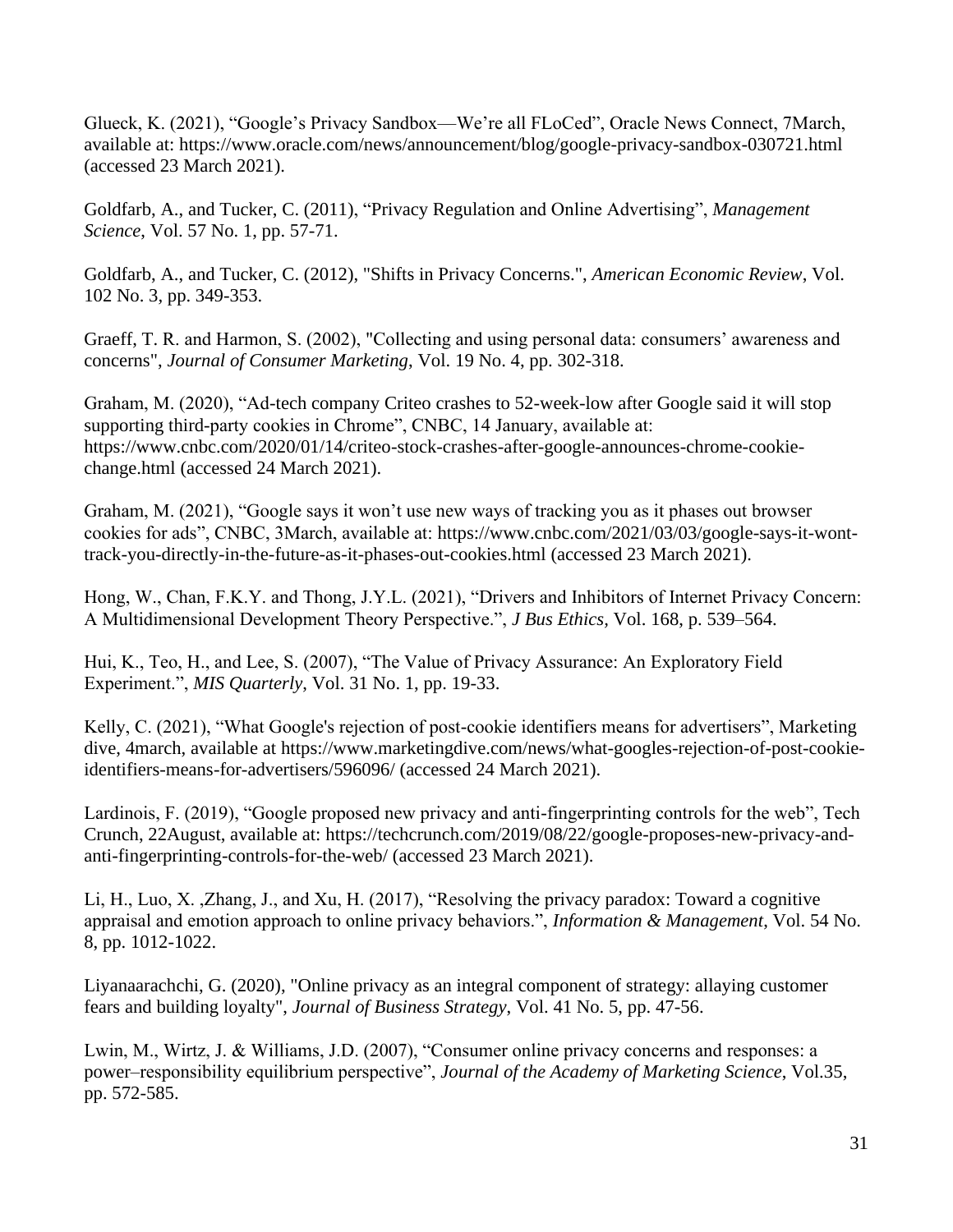Martin, K. D., Borah, A., and Palmatier, R. W. (2017), "Data Privacy: Effects on Customer and Firm Performance", *Journal of Marketing*, Vol.81 No.1, pp. 36-58.

Martin, K. D. and Murphy, P.E. (2017), "The role of data privacy in marketing", J *Journal of the Academy of Marketing Science*, Vol.45, pp. 135-155.

Mascarenhas, O.A.J., Kesavan, R. and Bernacchi, M.D. (2003), "Co‐managing online privacy: a call for joint ownership", *Journal of Consumer Marketing*, Vol. 20 No. 7, pp. 686-702.

Maseeh, H. I., Jebarajakirthy, C., Pentecost, R., Arli, D., Weaven, S., and Ashaduzzaman, M. (2021), "Privacy concerns in e-commerce: A multilevel meta-analysis.", *Psychol Mark*, Vol. 38, pp. 1779– 1798.

McDonald, A. M. and Cranor, L. F., (2010), "Americans' attitudes about internet behavioral advertising practices", *Proceedings of the 9th annual ACM workshop on Privacy in the electronic society*, pp. 63- 72.

Morrison, S. and Molla, R. (2020), "Google Chrome's cookie ban is good news for Google — and maybe your privacy", Vox, 16 January, available at: <https://www.vox.com/recode/2020/1/16/21065641/google-chrome-cookie-ban-advertisers> (accessed 24 March 2021).

Perrin, N. (2021),"US Programmatic Digital Display Advertising Outlook 2021", eMarketer, 11January, available at: [https://www.emarketer.com/content/us-programmatic-digital-display-advertising-outlook-](https://www.emarketer.com/content/us-programmatic-digital-display-advertising-outlook-2021)[2021](https://www.emarketer.com/content/us-programmatic-digital-display-advertising-outlook-2021) (accessed 23 March 2021).

Phelps, J., Nowak, G., and Ferrell, E. (2000), "Privacy Concerns and Consumer Willingness to Provide Personal Information", *Journal of Public Policy & Marketing*, Vol. 19 No.1, pp. 27-41.

Prabowo, R., and Thelwall, M. (2009), "Sentiment analysis: A combined approach", *Journal of Informetrics*, Vol. 3 No. 2, pp. 143-157.

Rask, O. (2021), "What is Programmatic Advertising? The Must-Have 2021 Guide", Match2one, 27 January, available at:<https://www.match2one.com/blog/what-is-programmatic-advertising/> (accessed 23 March 2021).

Ravichandran D. and Korula, N. (2019), "Effect of disabling third-party cookies on publisher revenue," available at: https://services.google.com/fh/files/misc/disabling\_thirdparty\_cookies\_publisher\_revenue.pdf (accessed 3 July 2021).

Rocher, L., Hendrickx, J. M. and de Montjoye, Y. A. (2019), "Estimating the success of reidentifications in incomplete datasets using generative models", *Nature Communications*, Vol. 10, p. 3069.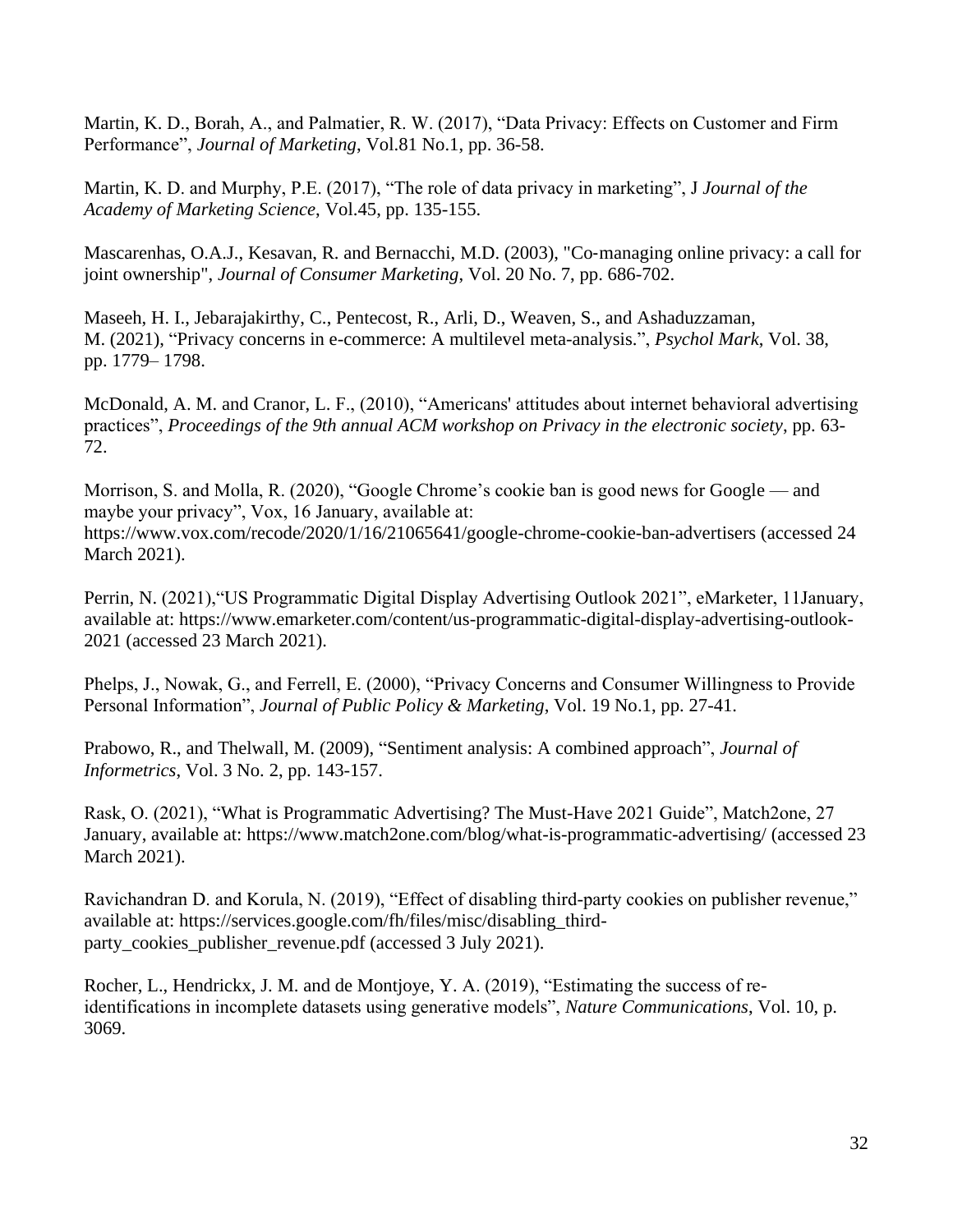Roberstson, A. and Brandom, R. (2021), "Google antitrust suit takes aim at Chrome's Privacy Sandbox", The Verge, 16March, available at: [https://www.theverge.com/2021/3/16/22333848/google](https://www.theverge.com/2021/3/16/22333848/google-antitrust-lawsuit-texas-complaint-chrome-privacy)[antitrust-lawsuit-texas-complaint-chrome-privacy](https://www.theverge.com/2021/3/16/22333848/google-antitrust-lawsuit-texas-complaint-chrome-privacy) (accessed 23 March 2021).

Rogers, C. (2017), "What is programmatic advertising? A beginner's guide", Marketing Week, 27March, available at:<https://www.marketingweek.com/programmatic-advertising/> (accessed 23 March 2021).

Schumann, J.H., von Wangenheim, F. and Groene, N., (2014), "Targeted online advertising: Using reciprocity appeals to increase acceptance among users of free web services", *Journal of Marketing*, Vol. 78 No. 1, pp. 59-75.

Sheehan, K. B., and Hoy, M. G. (1999), "Flaming, Complaining, Abstaining: How online users respond to privacy concerns", *Journal of Advertising*, Vol. 28 (Fall), pp. 37-51.

Shields, R. (2021), "Tension Between Privacy and Competition Exposed in Google's Latest Regulatory Probe", Adweek, 13January, available at: [https://www.adweek.com/programmatic/tension-between](https://www.adweek.com/programmatic/tension-between-privacy-competition-exposed-google-regulatory-probe/)[privacy-competition-exposed-google-regulatory-probe/](https://www.adweek.com/programmatic/tension-between-privacy-competition-exposed-google-regulatory-probe/) (accessed 23 March 2021).

Smith, H. J., Milberg, S. J., and Burke, S. J. (1996), "Information privacy: Measuring individuals' concerns about organizational practices", *MIS Quarterly*, Vol. 20 No. 2, pp. 167-196.

Spake, D. F., Zachary Finney, R. and Joseph, M. (2011), "Experience, comfort, and privacy concerns: antecedents of online spending", *Journal of Research in Interactive Marketing*, Vol. 5 No. 1, pp. 5-28.

Spangler, W. E., Hartzel, K. S., and Gal-Or, M. (2006), "Exploring the privacy implications of addressable advertising and viewer profiling", *Communications of the ACM*, Vol. 49 No. 5, pp. 119-123.

Strandburg, K. J., (2013), "Free fall: The online market's consumer preference disconnect", *University of Chicago Legal Forum*, Vol. 2013 Article 5, pp. 95-172.

StatCounter (2021), "Desktop Browser Market Share Worldwide" available at: <https://gs.statcounter.com/browser-market-share/desktop/worldwide> (accessed 23 March 2021).

Stuart, A., Bandara, A. K., and Levine, M. (2019), "The psychology of privacy in the digital age", *Soc Personal Psychol Compass*, Vol. 13 No. 11, pp. 12507.

Taddicken, M. (2014), "The 'Privacy Paradox' in the Social Web: The Impact of Privacy Concerns, Individual Characteristics, and the Perceived Social Relevance on Different Forms of Self-Disclosure."*, Journal of Computer-Mediated Communication,* Vol. 19 No. 2, pp. 248-273.

The Trade Desk. (2020), "In Human Terms, Episode 15: Unified ID 2.0", YouTube, 18 November, available at:<https://www.youtube.com/watch?v=mJP2ngh0owc>(accessed 23 March 2021).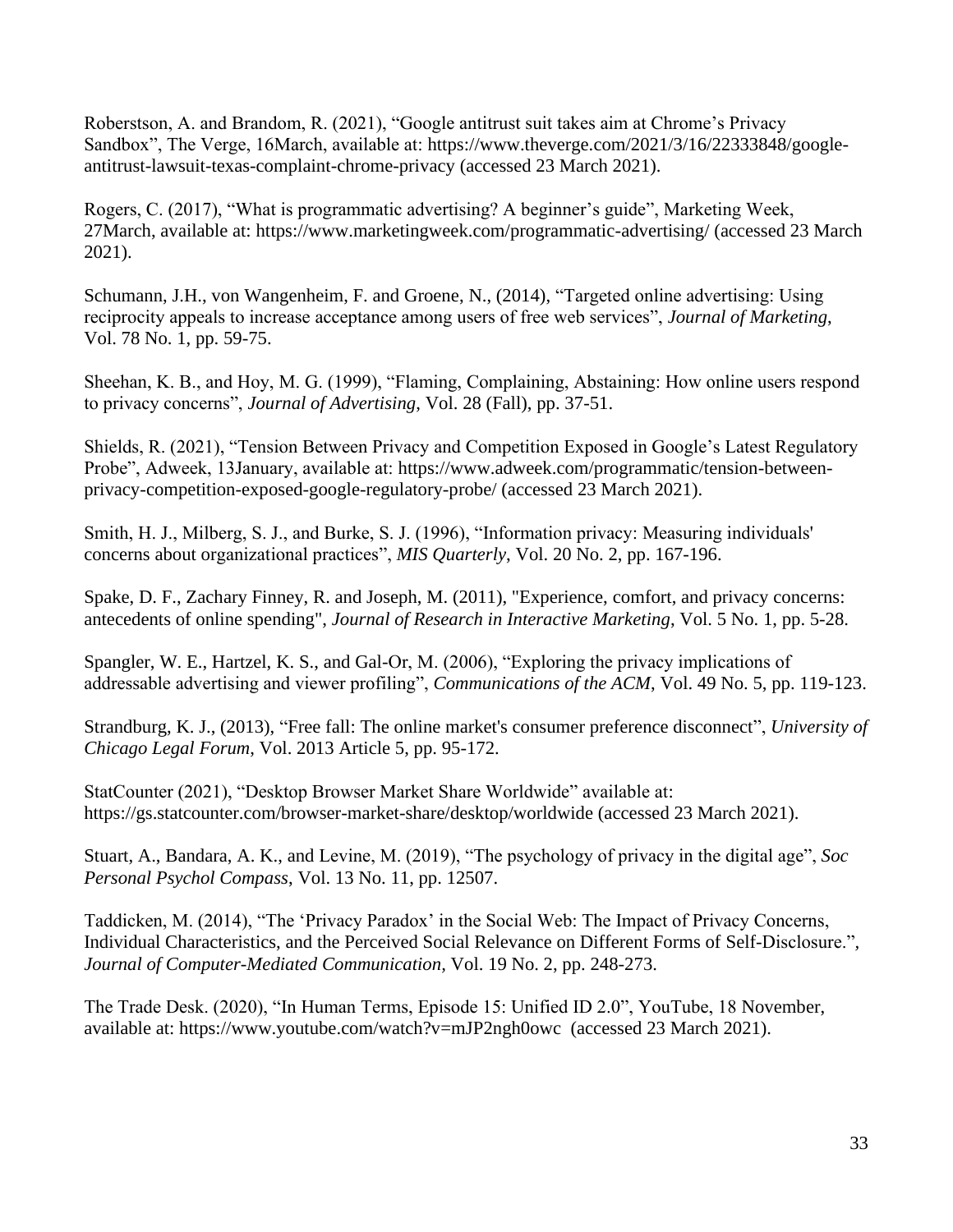Turow, J., Delli Carpini, M. X., Draper, N. A., and Howard-Williams, R., (2012), "Americans roundly reject tailored political advertising", available at: https://repository.upenn.edu/cgi/viewcontent.cgi?article=1414&context=asc\_papers.

Turow, J., King, J., Hoofnagle, C. J., Bleakley, A., and Hennessy, M. (2009), "Americans reject tailored advertising and three activities that enable it", Available at SSRN 1478214.

WashPostPR (2020), "The Washington Post adopts Unified ID 2.0 to control first party data", The Washington Post, 16 December, available at: [https://www.washingtonpost.com/pr/2020/12/16/washington-post-adopts-unified-id-20-control-first](https://www.washingtonpost.com/pr/2020/12/16/washington-post-adopts-unified-id-20-control-first-party-data/)[party-data/](https://www.washingtonpost.com/pr/2020/12/16/washington-post-adopts-unified-id-20-control-first-party-data/) (accessed 24 March 2021).

Winegar, A. G. and Sunstein, C. R., (2019), "How much is data privacy worth? a preliminary investigation", *Journal of Consumer Policy*, Vol. 42 No. 3, pp. 425-440.

Wirtz, J., Lwin, M.O. and Williams, J.D. (2007), "Causes and consequences of consumer online privacy concern", *International Journal of Service Industry Management*, Vol. 18 No. 4, pp. 326-348.

Wolly, M. (2020), "How publishers can invest in a privacy-forward future now", Think with google, July, available at: https://www.thinkwithgoogle.com/future-of-marketing/privacy-and-trust/consumerprivacy-regulations/ (accessed 23 March 2021).

Yim, O. and Ramdeen, K. T. (2015), "Hierarchical cluster analysis: comparison of three linkage measures and application to psychological data", *The Quantitative Methods for Psychology*, Vol. 11 No. 1, pp. 8-21.

<sup>i</sup> <https://blog.google/products/chrome/updated-timeline-privacy-sandbox-milestones/>

ii webcookies.org, "Web cookies scanner," available at<https://webcookies.org/number-of-cookies/> (accessed 31 March 2021)

iii https://www.thetradedesk.com/us/about-us/industry-initiatives/unified-id-solution-2-0

iv [https://www.adexchanger.com/strategy/the-trade-desks-unified-id-is-gaining-steam-heres-where](https://www.adexchanger.com/strategy/the-trade-desks-unified-id-is-gaining-steam-heres-where-things-stand/)[things-stand/](https://www.adexchanger.com/strategy/the-trade-desks-unified-id-is-gaining-steam-heres-where-things-stand/)

v <https://www.youtube.com/watch?v=mJP2ngh0owc>

vi Dave Pickles interview 9-9:45 am Sept 24, 2020 Groundswell Identity and

<https://www.youtube.com/watch?v=mJP2ngh0owc&feature=youtu.be>

vii [https://www.youtube.com/watch?v=Jmmv\\_QLQtnQ](https://www.youtube.com/watch?v=Jmmv_QLQtnQ)

viii <https://www.emarketer.com/content/do-people-actually-want-personalized-ads>

<sup>&</sup>lt;sup>ix</sup> AdWeek Zoom Presentation August 18 Identity 2020: The Future of Addressable Digital Adverting  $\&$ Dave Pickles 9-9:45 am Sept 24, 2020 Groundswell Identity

x <https://github.com/michaelkleber/privacy-model>

xi <https://github.com/WICG/sparrow>

xii <https://github.com/google/ads-privacy/tree/master/proposals/dovekey>

xiii <https://github.com/michaelkleber/privacy-model>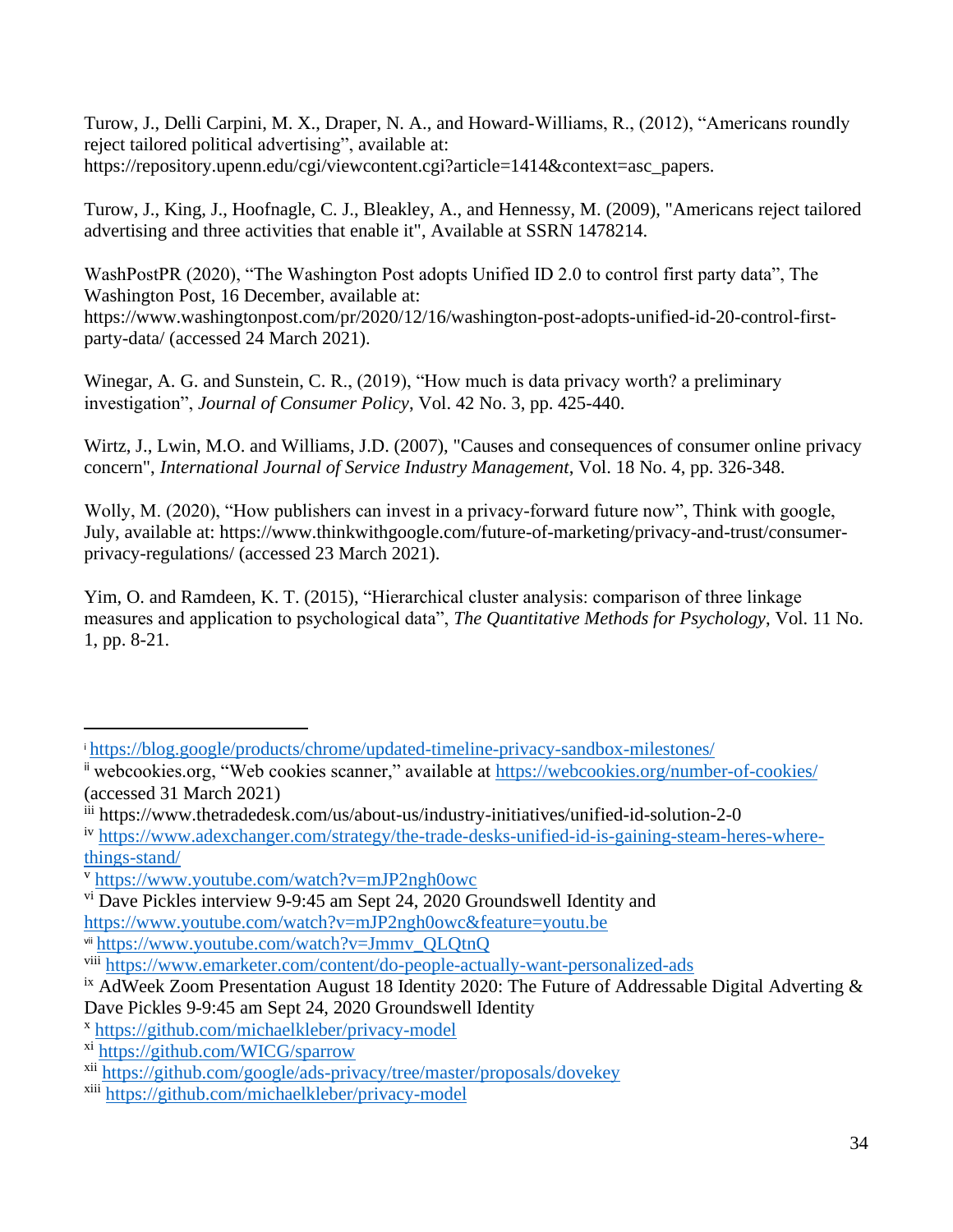|                                     | xiv https://github.com/WICG/turtledove, https://github.com/WICG/turtledove/blob/master/FLEDGE.md, |
|-------------------------------------|---------------------------------------------------------------------------------------------------|
| and https://github.com/jkarlin/floc |                                                                                                   |

xv <https://privacysandbox.com/>

xvi [https://github.com/WICG/turtledove,](https://github.com/WICG/turtledove) [https://github.com/WICG/turtledove/blob/master/FLEDGE.md,](https://github.com/WICG/turtledove/blob/master/FLEDGE.md) and<https://github.com/jkarlin/floc>

xvii <https://github.com/WICG/sparrow>

xviii [https://www.gov.uk/government/news/cma-to-investigate-google-s-privacy-sandbox-browser](https://www.gov.uk/government/news/cma-to-investigate-google-s-privacy-sandbox-browser-changes)[changes](https://www.gov.uk/government/news/cma-to-investigate-google-s-privacy-sandbox-browser-changes)

xix <https://github.com/WICG/sparrow>

- xx <https://www.chromium.org/Home/chromium-privacy/privacy-sandbox>
- xxi <https://github.com/michaelkleber/privacy-model>

xxii <http://www.prolific.co/>

xxiii <https://github.com/WICG/turtledove/blob/main/FLEDGE.md>

xxiv [https://www.centiment.co](https://www.centiment.co/)

xxv <https://www.mvsolution.com/wp-content/uploads/SPSS-Tutorial-Cluster-Analysis.pdf>

xxvi [https://www.pewresearch.org/internet/2019/11/15/americans-and-privacy-concerned-confused-and-feeling-lack-of](https://www.pewresearch.org/internet/2019/11/15/americans-and-privacy-concerned-confused-and-feeling-lack-of-control-over-their-personal-information/pi_2019-11-14_privacy_0-02-2/)[control-over-their-personal-information/pi\\_2019-11-14\\_privacy\\_0-02-2/](https://www.pewresearch.org/internet/2019/11/15/americans-and-privacy-concerned-confused-and-feeling-lack-of-control-over-their-personal-information/pi_2019-11-14_privacy_0-02-2/)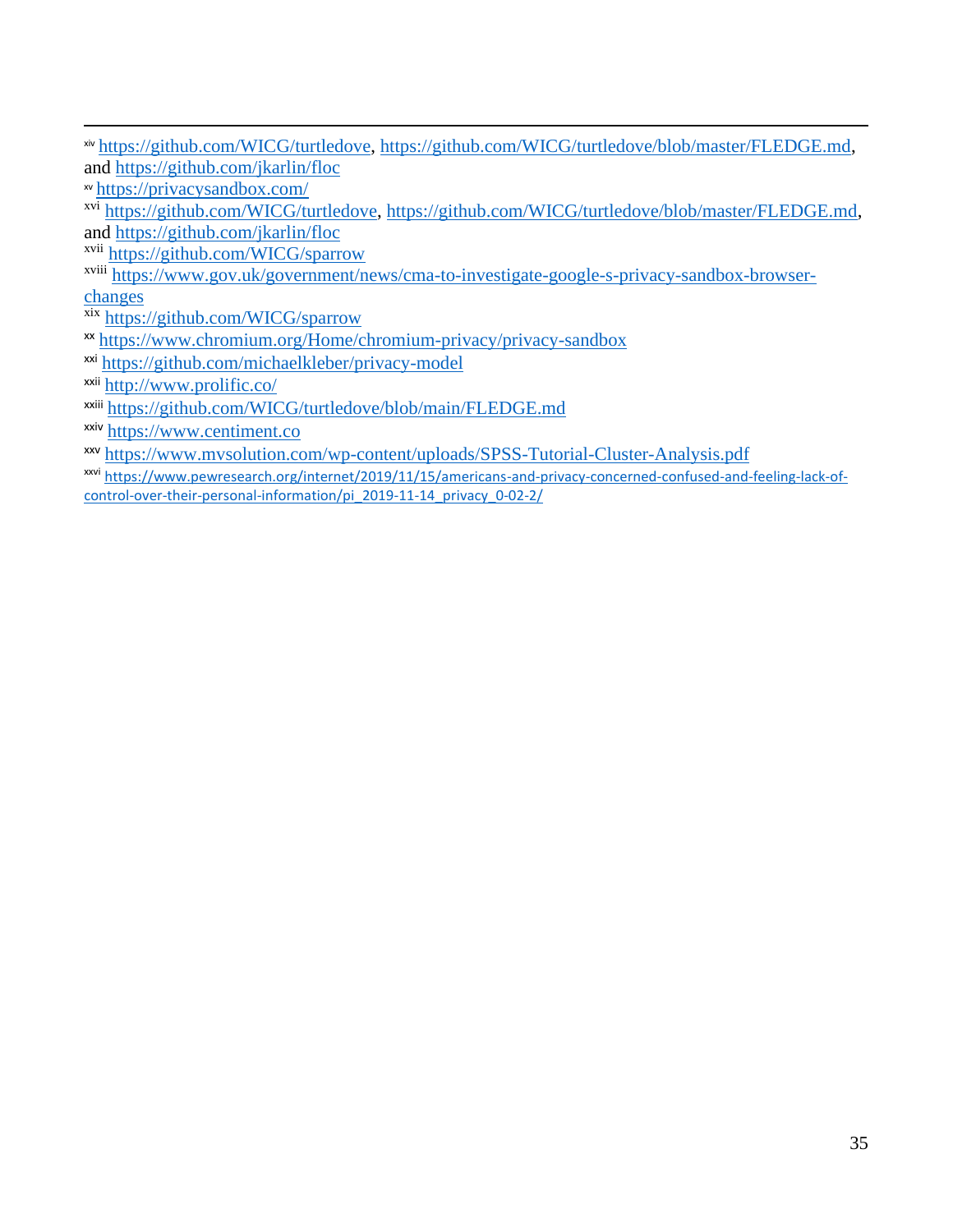## **Tables**

Table I: Study 1 - Items and factor loadings from measure validation trial.

|                                                              | <b>Factor Loadings</b><br>$\mathbf{1}$<br>$\overline{2}$<br>3 |         |        |                |
|--------------------------------------------------------------|---------------------------------------------------------------|---------|--------|----------------|
| Preference for relevant ads                                  |                                                               |         |        | $\overline{4}$ |
| I would rather see ads that are relevant to me than          | .31                                                           | $-.20$  | .14    | .86            |
| generic ads.                                                 |                                                               |         |        |                |
| The ads I see on websites should be for things that          | .33                                                           | $-.11$  | .14    | .88            |
| interest me.                                                 |                                                               |         |        |                |
| I prefer to see ads for things I might buy than for things I | .26                                                           | $-.12$  | .12    | .89            |
| wouldn't buy.                                                |                                                               |         |        |                |
| Acceptance of quid pro quo                                   |                                                               |         |        |                |
| It is OK for advertisers to know what websites I visit if    | .29                                                           | $-0.26$ | .81    | .08            |
| that means the websites are free.                            |                                                               |         |        |                |
| Letting advertisers know who I am is a fair exchange for     | .16                                                           | $-.30$  | .79    | .19            |
| websites being free.                                         |                                                               |         |        |                |
| Allowing advertisers to collect detailed information         | .17                                                           | $-.21$  | .84    | .20            |
| about my interests online is a fair price to pay for         |                                                               |         |        |                |
| keeping the internet free.                                   |                                                               |         |        |                |
| If selling information about the pages I visit allows a      | .26                                                           | $-.29$  | .81    | .00            |
| website to be free, I'm okay with them selling that          |                                                               |         |        |                |
| information.                                                 |                                                               |         |        |                |
| Desire to prevent data collection                            |                                                               |         |        |                |
| Advertisers should be prevented from knowing what            | $-16$                                                         | .86     | $-.22$ | $-12$          |
| websites I visit.                                            |                                                               |         |        |                |
| Advertisers should be prevented from making databases        | $-.11$                                                        | .86     | $-.21$ | $-.18$         |
| about what I do online.                                      |                                                               |         |        |                |
| Websites should not be allowed to sell information about     | $-.02$                                                        | .86     | $-.29$ | $-.07$         |
| me.                                                          |                                                               |         |        |                |
| Advertisers should not be allowed to trade information       | $-.03$                                                        | .89     | $-.23$ | $-.08$         |
| about me.                                                    |                                                               |         |        |                |
| Acceptance of limited information                            |                                                               |         |        |                |
| It is okay if online advertisers get some information        | .79                                                           | $-.13$  | .25    | .22            |
| about me, but not enough to figure out who I am.             |                                                               |         |        |                |
| Online advertisers should be able to learn my broad          | .76                                                           | $-.00$  | .05    | .31            |
| interests, but not interests that are specific to me.        |                                                               |         |        |                |
| Advertisers on the internet should receive only enough       | .82                                                           | .00     | .11    | .21            |
| information to know if they want to show me an ad but        |                                                               |         |        |                |
| no more.                                                     |                                                               |         |        |                |
| It's alright if online advertisers know I am interested in   | .84                                                           | $-.12$  | .27    | .20            |
| buying a product they sell, as long as they don't know       |                                                               |         |        |                |
| who I am.                                                    |                                                               |         |        |                |
| If they cannot identify me, it is OK for advertisers to      | .75                                                           | $-.18$  | .31    | .14            |
| know that I have visited their website in the past.          |                                                               |         |        |                |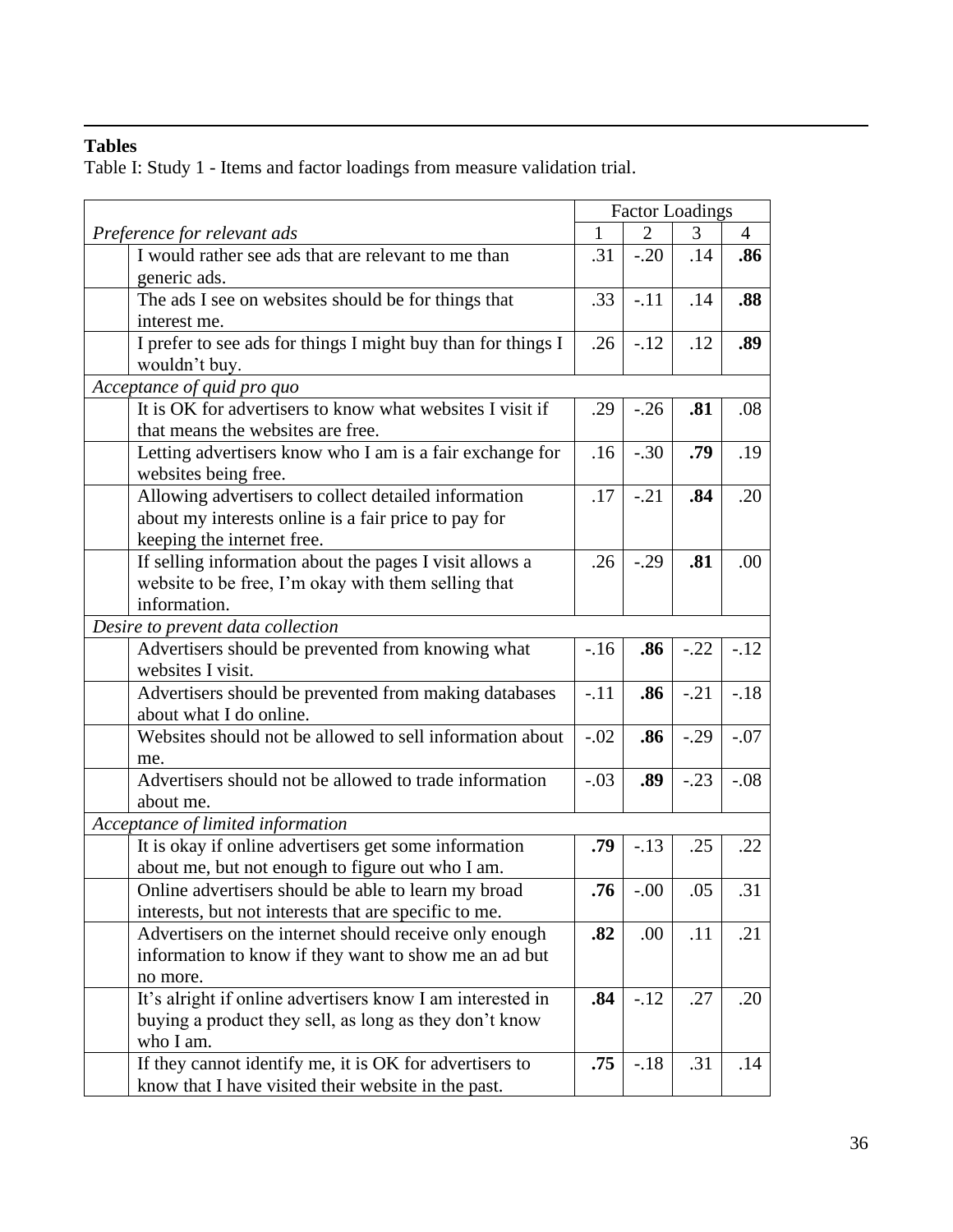Table II: Study 1 - Items for measure of acceptance of first-party data use.

| Acceptance of first-party data use                                                    |
|---------------------------------------------------------------------------------------|
| I don't mind when websites use my page view history to sell ads on their website.     |
| It is OK when social media platforms use information about the posts I made to sell   |
| ads.                                                                                  |
| It is alright when search engine websites use my search history to sell ads.          |
| It is alright when online stores use information about my past purchases to sell ads. |
| I don't mind when websites where I left an item in the shopping cart show me ads for  |
| that item on other websites.                                                          |

Table III: Study 1 - Descriptive statistics and correlations.

|                             | $\boldsymbol{M}$ | <b>SD</b> |          | $\overline{2}$ | 3        | 4        |           |
|-----------------------------|------------------|-----------|----------|----------------|----------|----------|-----------|
| Preference for relevant ads | 5.39             | 1.22      | (.86)    |                |          |          |           |
| Acceptance of quid pro quo  | 3.46             | 1.52      | $.28***$ | (0.90)         |          |          |           |
| Desire to prevent data      | 5.94             | 1.10      | .02      | $-.43***$      | (.86)    |          |           |
| collection                  |                  |           |          |                |          |          |           |
| Acceptance of limited       | 4.89             | 1.30      | $.40***$ | .44***         | $-.05$   | (.86)    |           |
| information                 |                  |           |          |                |          |          |           |
| Acceptance of first-party   | 3.35             | 1.49      | $.27**$  | $.71***$       | $-41***$ | $.41***$ | (.91)     |
| data use                    |                  |           |          |                |          |          |           |
| Age                         | 53.59            | 17.27     | $-.09$   | $-.05$         | .05      | $-.01$   | $-.23***$ |

Note.  $N = 818$ . Cronbach's alpha values on the diagonal. \*\*  $p < .01$ ; \*\*\*  $p < .001$ .

Table IV: Study 1 - Clusters with variable means.

|                                    | Cluster 1    | Cluster 2    | Cluster 3  | Cluster 4  |
|------------------------------------|--------------|--------------|------------|------------|
|                                    | $N = 209$    | $N = 212$    | $N = 277$  | $N = 120$  |
|                                    |              |              |            |            |
|                                    | "Everything" | "Ambivalent" | "Anonymous | "Private"  |
|                                    | goes Evan"   | Amy"         | Anna"      | Priscilla" |
| Preference for relevant ads        | 6.33         | 4.80         | 5.69       | 4.14       |
| Acceptance of quid pro quo         | 5.13         | 4.08         | 2.46       | 1.76       |
| Desire to prevent data collection  | 5.77         | 4.86         | 6.56       | 6.70       |
| Acceptance of limited information  | 5.95         | 4.61         | 5.16       | 2.87       |
| Acceptance of first-party data use | 4.51         | 3.81         | 2.78       | 1.81       |

Note: The first four variables were used to define the consumer clusters.